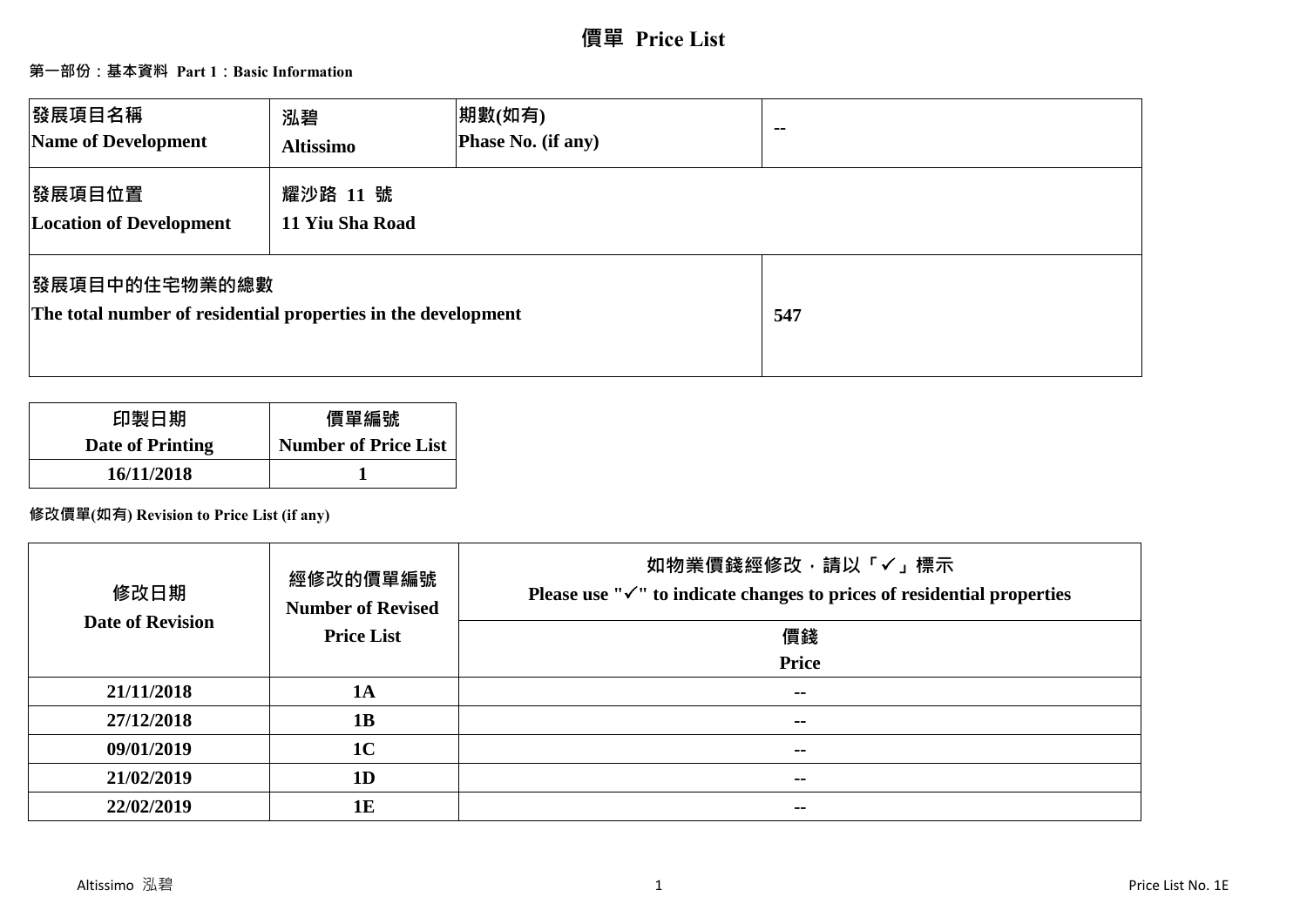## 第二部份:面積及售價資料 Part 2: Information on Area and Price

|                           | 物業的描述<br>Description of<br><b>Residential Property</b> |              | 實用面積<br>(包括露台,工作平台及陽台 如有)<br>平方米(平方呎)                                                                 | 售價(元)        | 實用面積<br>每平方米/呎售價<br>元·每平方米                                                     |                                            |                     |    |                          | 平方米(平方呎)<br>sq. metre (sq. ft.) | 其他指明項目的面積(不計算入實用面積)     |            | Area of other specified items (Not included in the Saleable Area) |               |            |
|---------------------------|--------------------------------------------------------|--------------|-------------------------------------------------------------------------------------------------------|--------------|--------------------------------------------------------------------------------|--------------------------------------------|---------------------|----|--------------------------|---------------------------------|-------------------------|------------|-------------------------------------------------------------------|---------------|------------|
| 大廈<br>名稱<br>Block<br>Name | 樓層<br>Floor                                            | 單位<br>Unit   | Saleable Area<br>(including balcony, utility platform and<br>verandah, if any)<br>sq. metre (sq. ft.) | Price $(\$)$ | (元·每平方呎)<br>Unit Rate of Saleable Area<br>\$ per sq. metre<br>(\$ per sq. ft.) | 空調機房<br>Air-<br>Conditioning<br>plant room | 窗台<br>Bay<br>window | 閣樓 | 平台<br>Cockloft Flat roof | 花園<br>Garden                    | 停車位<br>Parking<br>space | 天台<br>Roof | 梯屋<br>Stairhood                                                   | 前庭<br>Terrace | 庭院<br>Yard |
| T <sub>2</sub>            |                                                        | A            | 81.620 (879)<br>露台 Balcony: 2.931 (32);<br>工作平台 Utility Platform: 1.500 (16)                          | 15,224,000   | 186,523 (17,320)                                                               |                                            |                     |    |                          |                                 |                         |            |                                                                   |               |            |
| T <sub>2</sub>            |                                                        | B            | 44.638 (480)<br>露台 Balcony: 2.000 (22);<br>工作平台 Utility Platform: 1.500 (16)                          | 8,534,000    | 191,182 (17,779)                                                               |                                            |                     |    |                          |                                 |                         |            |                                                                   |               |            |
| T <sub>2</sub>            |                                                        | $\mathsf{C}$ | 43.631 (470)<br>露台 Balcony: 2.000 (22);<br>工作平台 Utility Platform: 1.500 (16)                          | 7,776,000    | 178,222 (16,545)                                                               |                                            |                     |    |                          |                                 |                         |            |                                                                   |               |            |
| T <sub>2</sub>            |                                                        | D            | 81.399 (876)<br>露台 Balcony: 2.954 (32);<br>工作平台 Utility Platform: 1.500 (16)                          | 14,146,000   | 173,786 (16,148)                                                               |                                            |                     |    |                          |                                 |                         |            |                                                                   |               |            |
| T <sub>2</sub>            |                                                        | $\mathbf E$  | 49.000 (527)<br>露台 Balcony: 2.000 (22);<br>工作平台 Utility Platform: 0.000 (0)                           | 9,248,000    | 188,735 (17,548)                                                               |                                            |                     |    |                          |                                 |                         |            |                                                                   |               |            |
| T <sub>2</sub>            |                                                        | H            | 29.346 (316)<br>露台 Balcony: 2.000 (22);<br>工作平台 Utility Platform: 0.000 (0)                           | 6,183,000    | 210,693 (19,566)                                                               |                                            |                     |    |                          |                                 |                         |            |                                                                   |               |            |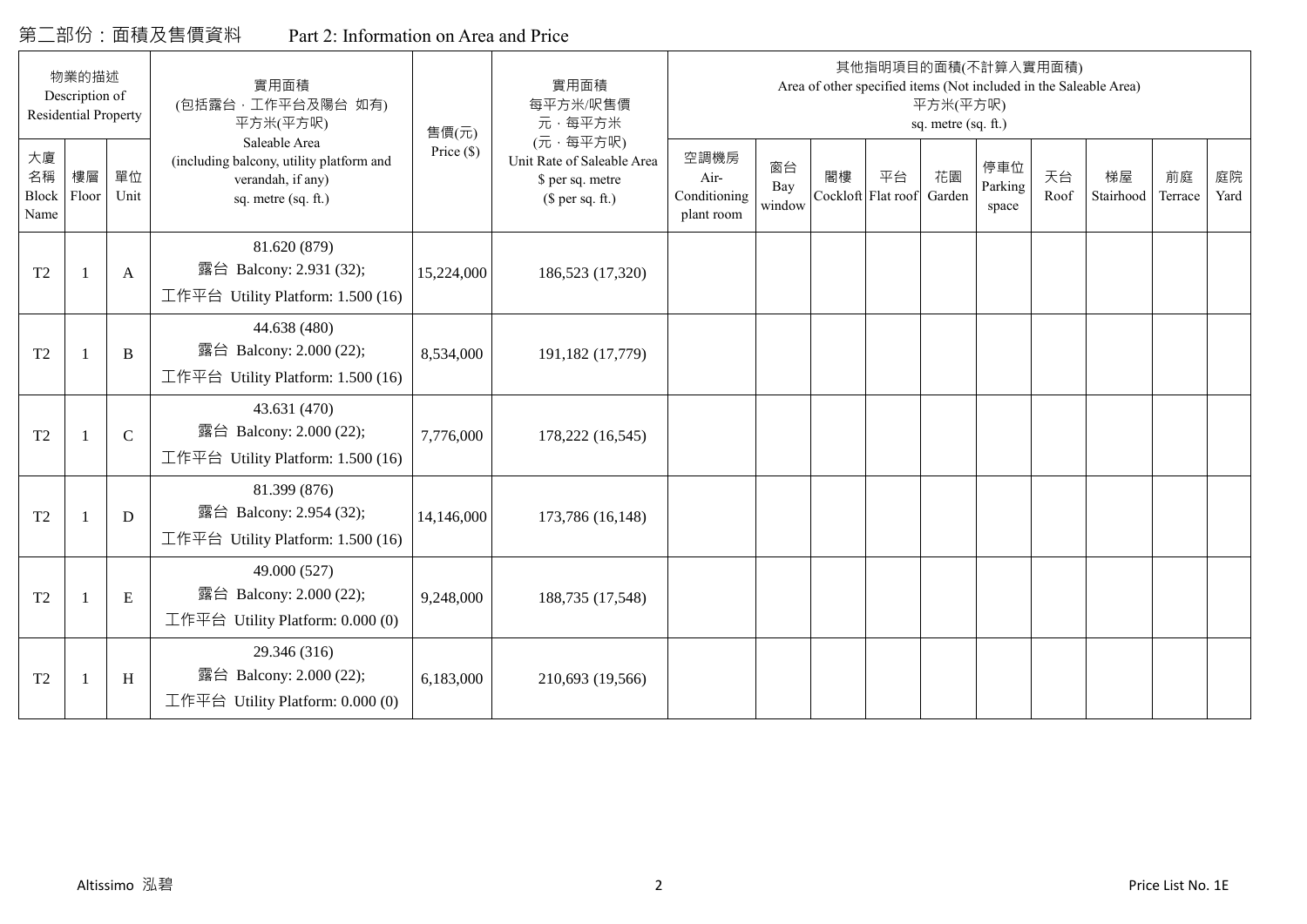|                                  | 物業的描述<br>Description of<br><b>Residential Property</b> |             | 實用面積<br>(包括露台,工作平台及陽台 如有)<br>平方米(平方呎)                                                                 | 售價(元)        | 實用面積<br>每平方米/呎售價<br>元·每平方米                                                     |                                            |                     |                          |    | 平方米(平方呎)<br>sq. metre (sq. ft.) | 其他指明項目的面積(不計算入實用面積)     |            | Area of other specified items (Not included in the Saleable Area) |               |            |
|----------------------------------|--------------------------------------------------------|-------------|-------------------------------------------------------------------------------------------------------|--------------|--------------------------------------------------------------------------------|--------------------------------------------|---------------------|--------------------------|----|---------------------------------|-------------------------|------------|-------------------------------------------------------------------|---------------|------------|
| 大廈<br>名稱<br><b>Block</b><br>Name | 樓層<br>Floor                                            | 單位<br>Unit  | Saleable Area<br>(including balcony, utility platform and<br>verandah, if any)<br>sq. metre (sq. ft.) | Price $(\$)$ | (元·每平方呎)<br>Unit Rate of Saleable Area<br>\$ per sq. metre<br>$$$ per sq. ft.) | 空調機房<br>Air-<br>Conditioning<br>plant room | 窗台<br>Bay<br>window | 閣樓<br>Cockloft Flat roof | 平台 | 花園<br>Garden                    | 停車位<br>Parking<br>space | 天台<br>Roof | 梯屋<br>Stairhood                                                   | 前庭<br>Terrace | 庭院<br>Yard |
| T <sub>2</sub>                   | $\overline{2}$                                         | A           | 81.620 (879)<br>露台 Balcony: 2.931 (32);<br>工作平台 Utility Platform: 1.500 (16)                          | 15,254,000   | 186,890 (17,354)                                                               |                                            |                     |                          |    |                                 |                         |            |                                                                   |               |            |
| T <sub>2</sub>                   | 2                                                      | B           | 44.638 (480)<br>露台 Balcony: 2.000 (22);<br>工作平台 Utility Platform: 1.500 (16)                          | 8,551,000    | 191,563 (17,815)                                                               |                                            |                     |                          |    |                                 |                         |            |                                                                   |               |            |
| T <sub>2</sub>                   | $\overline{2}$                                         | $\mathbf C$ | 43.631 (470)<br>露台 Balcony: 2.000 (22);<br>工作平台 Utility Platform: 1.500 (16)                          | 7,933,000    | 181,820 (16,879)                                                               |                                            |                     |                          |    |                                 |                         |            |                                                                   |               |            |
| T <sub>2</sub>                   | $\overline{2}$                                         | D           | 81.399 (876)<br>露台 Balcony: 2.954 (32);<br>工作平台 Utility Platform: $1.500(16)$                         | 15,032,000   | 184,671 (17,160)                                                               |                                            |                     |                          |    |                                 |                         |            |                                                                   |               |            |
| T <sub>2</sub>                   | $\overline{2}$                                         | E           | 49.000 (527)<br>露台 Balcony: 2.000 (22);<br>工作平台 Utility Platform: 0.000 (0)                           | 9,266,000    | 189, 102 (17, 583)                                                             |                                            |                     |                          |    |                                 |                         |            |                                                                   |               |            |
| T <sub>2</sub>                   | $\overline{2}$                                         | H           | 29.346 (316)<br>露台 Balcony: 2.000 (22);<br>工作平台 Utility Platform: 0.000 (0)                           | 6,195,000    | 211,102 (19,604)                                                               |                                            |                     |                          |    |                                 |                         |            |                                                                   |               |            |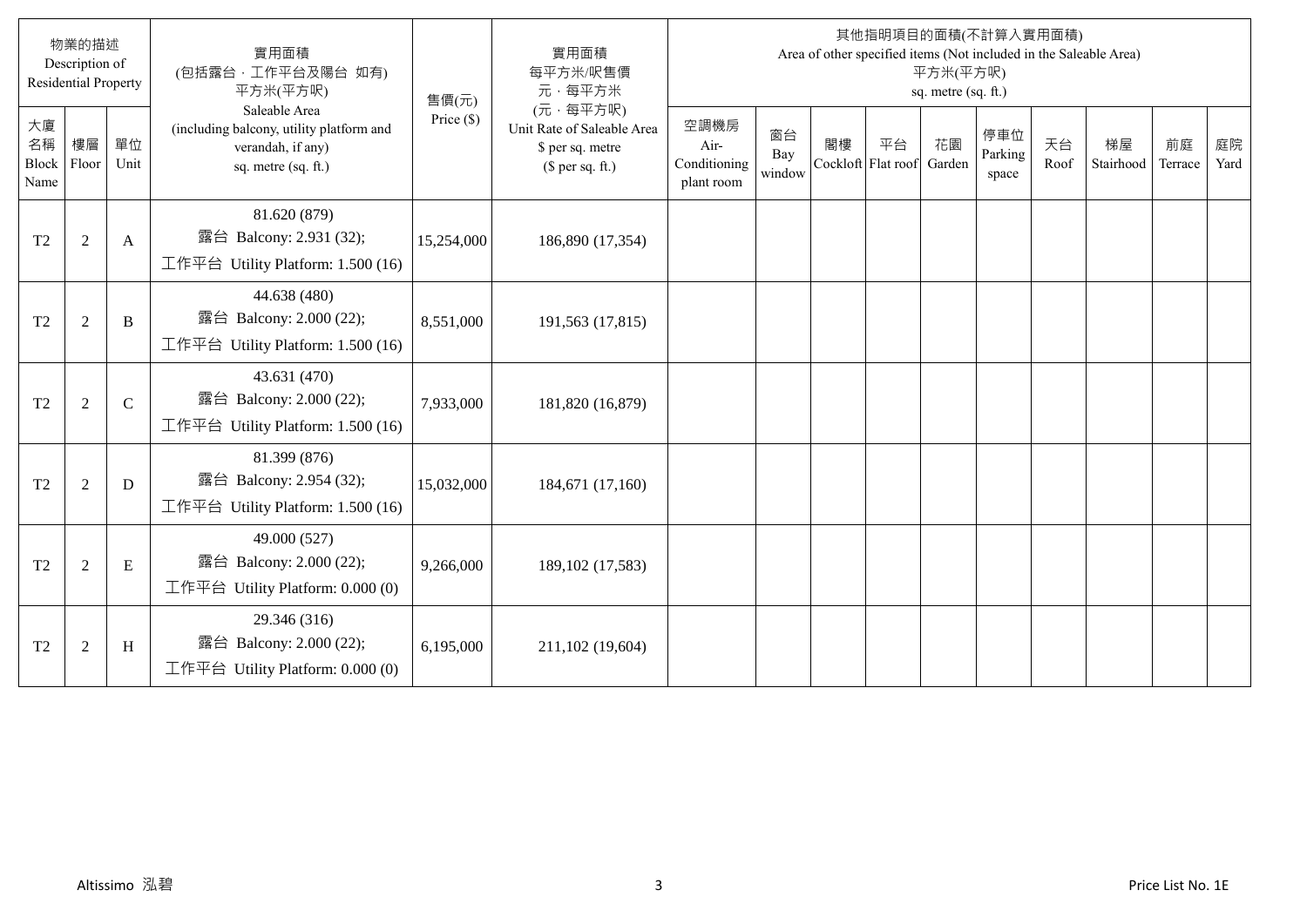|                                  | 物業的描述<br>Description of<br><b>Residential Property</b> |             | 實用面積<br>(包括露台,工作平台及陽台 如有)<br>平方米(平方呎)                                                                 | 售價(元)        | 實用面積<br>每平方米/呎售價<br>元·每平方米                                                     |                                            |                     |                          |    | 平方米(平方呎)<br>sq. metre (sq. ft.) | 其他指明項目的面積(不計算入實用面積)     |            | Area of other specified items (Not included in the Saleable Area) |               |            |
|----------------------------------|--------------------------------------------------------|-------------|-------------------------------------------------------------------------------------------------------|--------------|--------------------------------------------------------------------------------|--------------------------------------------|---------------------|--------------------------|----|---------------------------------|-------------------------|------------|-------------------------------------------------------------------|---------------|------------|
| 大廈<br>名稱<br><b>Block</b><br>Name | 樓層<br>Floor                                            | 單位<br>Unit  | Saleable Area<br>(including balcony, utility platform and<br>verandah, if any)<br>sq. metre (sq. ft.) | Price $(\$)$ | (元·每平方呎)<br>Unit Rate of Saleable Area<br>\$ per sq. metre<br>$$$ per sq. ft.) | 空調機房<br>Air-<br>Conditioning<br>plant room | 窗台<br>Bay<br>window | 閣樓<br>Cockloft Flat roof | 平台 | 花園<br>Garden                    | 停車位<br>Parking<br>space | 天台<br>Roof | 梯屋<br>Stairhood                                                   | 前庭<br>Terrace | 庭院<br>Yard |
| T <sub>2</sub>                   | 3                                                      | B           | 44.638 (480)<br>露台 Balcony: 2.000 (22);<br>工作平台 Utility Platform: 1.500 (16)                          | 8,568,000    | 191,944 (17,850)                                                               |                                            |                     |                          |    |                                 |                         |            |                                                                   |               |            |
| T <sub>2</sub>                   | $\overline{3}$                                         | $\mathbf C$ | 43.631 (470)<br>露台 Balcony: 2.000 (22);<br>工作平台 Utility Platform: 1.500 (16)                          | 7,949,000    | 182,187 (16,913)                                                               |                                            |                     |                          |    |                                 |                         |            |                                                                   |               |            |
| T <sub>2</sub>                   | 3                                                      | D           | 81.399 (876)<br>露台 Balcony: 2.954 (32);<br>工作平台 Utility Platform: 1.500 (16)                          | 15,062,000   | 185,039 (17,194)                                                               |                                            |                     |                          |    |                                 |                         |            |                                                                   |               |            |
| T <sub>2</sub>                   | $\overline{3}$                                         | E           | 49.000 (527)<br>露台 Balcony: 2.000 (22);<br>工作平台 Utility Platform: 0.000 (0)                           | 9,285,000    | 189,490 (17,619)                                                               |                                            |                     |                          |    |                                 |                         |            |                                                                   |               |            |
| T <sub>2</sub>                   | $\mathfrak{Z}$                                         | H           | 29.346 (316)<br>露台 Balcony: 2.000 (22);<br>工作平台 Utility Platform: 0.000 (0)                           | 6,238,000    | 212,567 (19,741)                                                               |                                            |                     |                          |    |                                 |                         |            |                                                                   |               |            |
| T <sub>2</sub>                   | 5                                                      | B           | 44.638 (480)<br>露台 Balcony: 2.000 (22);<br>工作平台 Utility Platform: $1.500(16)$                         | 8,585,000    | 192,325 (17,885)                                                               |                                            |                     |                          |    |                                 |                         |            |                                                                   |               |            |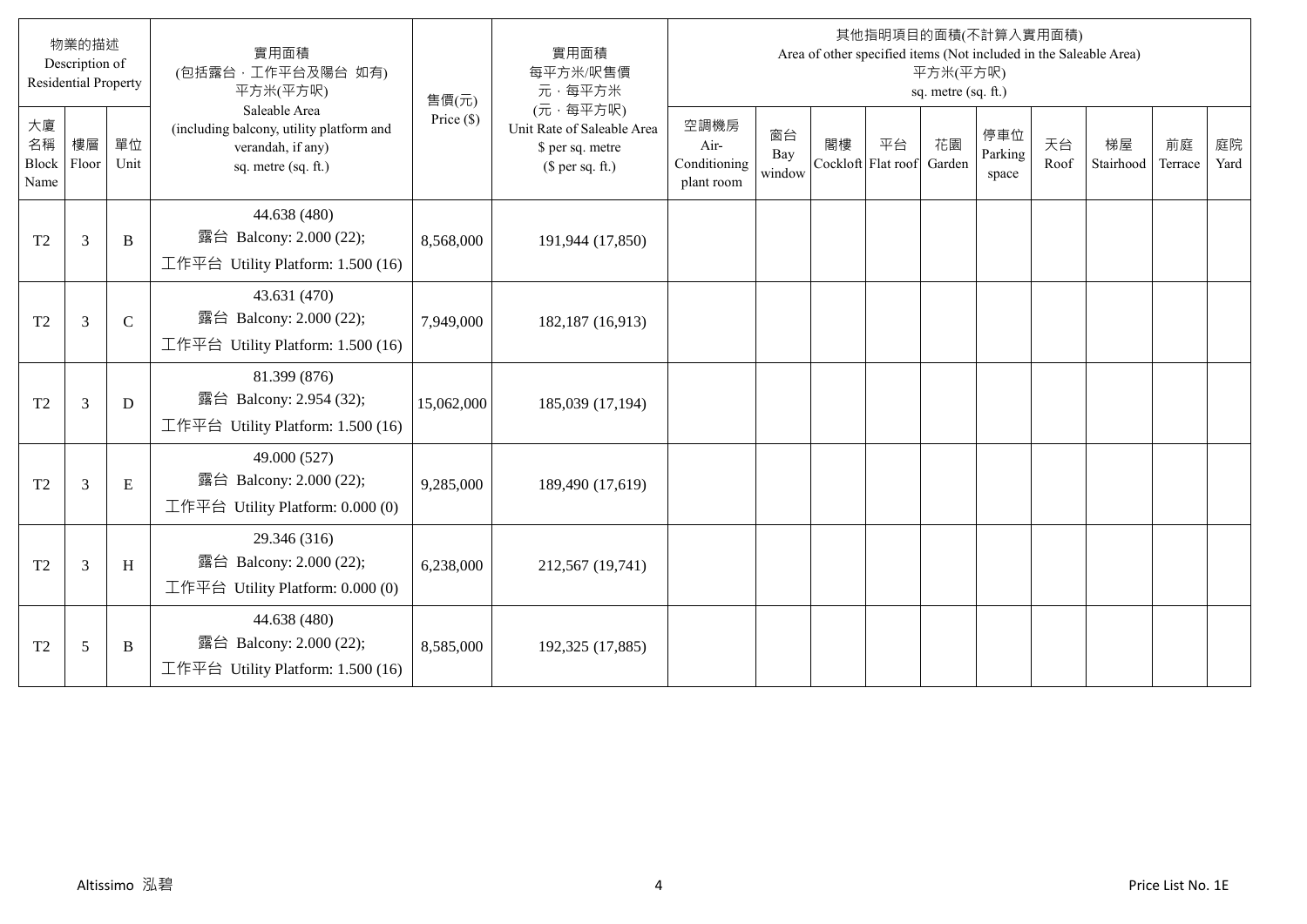|                                  | 物業的描述<br>Description of<br><b>Residential Property</b> |             | 實用面積<br>(包括露台,工作平台及陽台 如有)<br>平方米(平方呎)                                                                 | 售價(元)        | 實用面積<br>每平方米/呎售價<br>元·每平方米                                                     |                                            |                     |                          |    | 平方米(平方呎)<br>sq. metre (sq. ft.) | 其他指明項目的面積(不計算入實用面積)<br>Area of other specified items (Not included in the Saleable Area) |            |                 |               |            |
|----------------------------------|--------------------------------------------------------|-------------|-------------------------------------------------------------------------------------------------------|--------------|--------------------------------------------------------------------------------|--------------------------------------------|---------------------|--------------------------|----|---------------------------------|------------------------------------------------------------------------------------------|------------|-----------------|---------------|------------|
| 大廈<br>名稱<br><b>Block</b><br>Name | 樓層<br>Floor                                            | 單位<br>Unit  | Saleable Area<br>(including balcony, utility platform and<br>verandah, if any)<br>sq. metre (sq. ft.) | Price $(\$)$ | (元·每平方呎)<br>Unit Rate of Saleable Area<br>\$ per sq. metre<br>(\$ per sq. ft.) | 空調機房<br>Air-<br>Conditioning<br>plant room | 窗台<br>Bay<br>window | 閣樓<br>Cockloft Flat roof | 平台 | 花園<br>Garden                    | 停車位<br>Parking<br>space                                                                  | 天台<br>Roof | 梯屋<br>Stairhood | 前庭<br>Terrace | 庭院<br>Yard |
| T <sub>2</sub>                   | 5                                                      | $\mathbf C$ | 43.631 (470)<br>露台 Balcony: 2.000 (22);<br>工作平台 Utility Platform: 1.500 (16)                          | 7,964,000    | 182,531 (16,945)                                                               |                                            |                     |                          |    |                                 |                                                                                          |            |                 |               |            |
| T <sub>2</sub>                   | 5                                                      | D           | 81.399 (876)<br>露台 Balcony: 2.954 (32);<br>工作平台 Utility Platform: $1.500(16)$                         | 15,409,000   | 189,302 (17,590)                                                               |                                            |                     |                          |    |                                 |                                                                                          |            |                 |               |            |
| T <sub>2</sub>                   | 5                                                      | E           | 49.000 (527)<br>露台 Balcony: 2.000 (22);<br>工作平台 Utility Platform: $0.000(0)$                          | 9,303,000    | 189,857 (17,653)                                                               |                                            |                     |                          |    |                                 |                                                                                          |            |                 |               |            |
| T <sub>2</sub>                   | 5                                                      | H           | 29.346 (316)<br>露台 Balcony: 2.000 (22);<br>工作平台 Utility Platform: 0.000 (0)                           | 6,281,000    | 214,033 (19,877)                                                               |                                            |                     |                          |    |                                 |                                                                                          |            |                 |               |            |
| T <sub>2</sub>                   | 6                                                      | B           | 44.638 (480)<br>露台 Balcony: 2.000 (22);<br>工作平台 Utility Platform: $1.500(16)$                         | 8,620,000    | 193,109 (17,958)                                                               |                                            |                     |                          |    |                                 |                                                                                          |            |                 |               |            |
| T <sub>2</sub>                   | 6                                                      | $\mathbf C$ | 43.631 (470)<br>露台 Balcony: 2.000 (22);<br>工作平台 Utility Platform: $1.500(16)$                         | 7,996,000    | 183,264 (17,013)                                                               |                                            |                     |                          |    |                                 |                                                                                          |            |                 |               |            |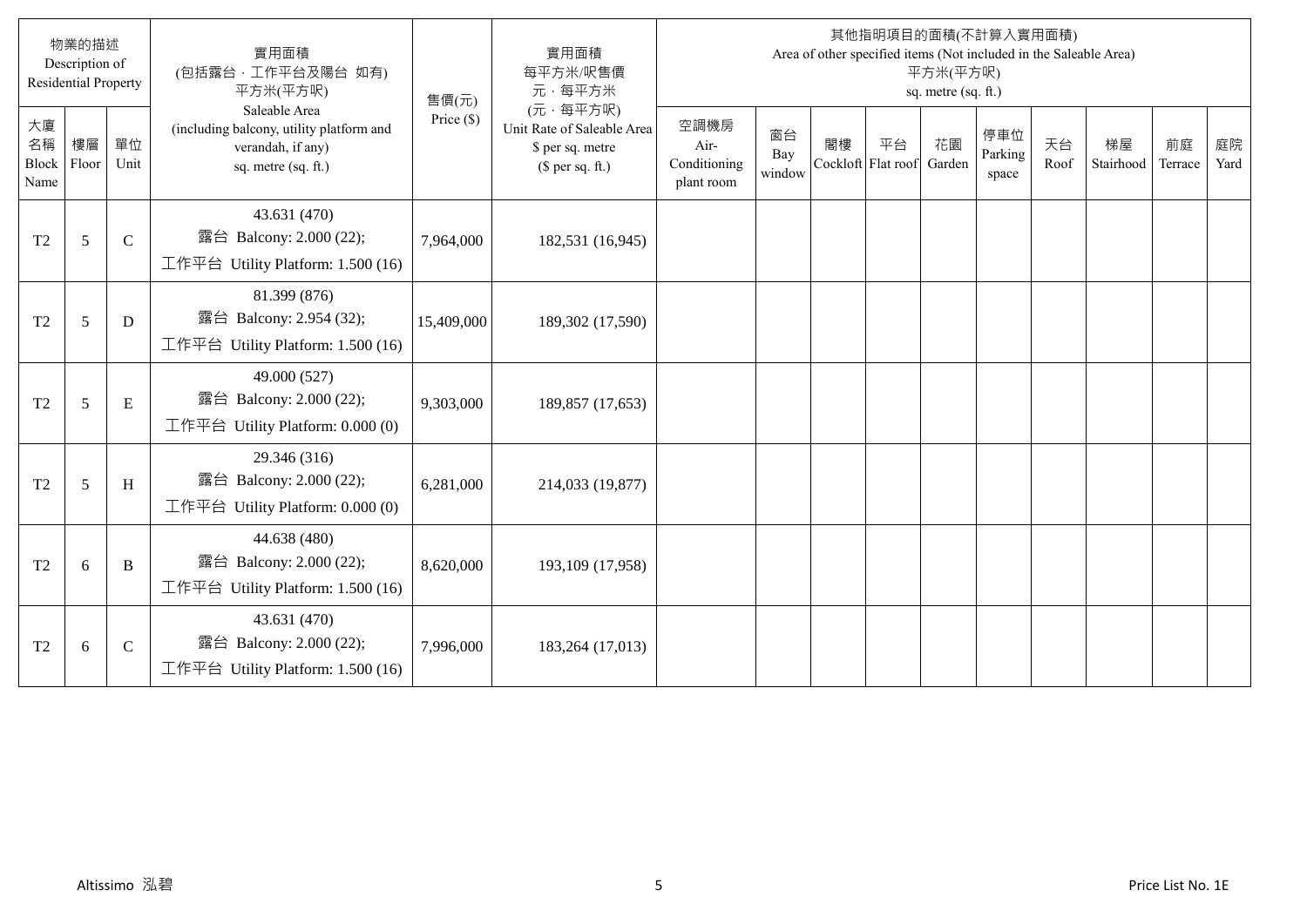|                           | 物業的描述<br>Description of<br><b>Residential Property</b> |              | 實用面積<br>(包括露台,工作平台及陽台 如有)<br>平方米(平方呎)                                                                 | 售價(元)        | 實用面積<br>每平方米/呎售價<br>元·每平方米                                                     |                                            |                     |                          |    | 平方米(平方呎)<br>sq. metre (sq. ft.) | 其他指明項目的面積(不計算入實用面積)     |            | Area of other specified items (Not included in the Saleable Area) |               |            |
|---------------------------|--------------------------------------------------------|--------------|-------------------------------------------------------------------------------------------------------|--------------|--------------------------------------------------------------------------------|--------------------------------------------|---------------------|--------------------------|----|---------------------------------|-------------------------|------------|-------------------------------------------------------------------|---------------|------------|
| 大廈<br>名稱<br>Block<br>Name | 樓層<br>Floor                                            | 單位<br>Unit   | Saleable Area<br>(including balcony, utility platform and<br>verandah, if any)<br>sq. metre (sq. ft.) | Price $(\$)$ | (元·每平方呎)<br>Unit Rate of Saleable Area<br>\$ per sq. metre<br>$$$ per sq. ft.) | 空調機房<br>Air-<br>Conditioning<br>plant room | 窗台<br>Bay<br>window | 閣樓<br>Cockloft Flat roof | 平台 | 花園<br>Garden                    | 停車位<br>Parking<br>space | 天台<br>Roof | 梯屋<br>Stairhood                                                   | 前庭<br>Terrace | 庭院<br>Yard |
| T <sub>2</sub>            | 6                                                      | D            | 81.399 (876)<br>露台 Balcony: 2.954 (32);<br>工作平台 Utility Platform: $1.500(16)$                         | 15,470,000   | 190,051 (17,660)                                                               |                                            |                     |                          |    |                                 |                         |            |                                                                   |               |            |
| T <sub>2</sub>            | 6                                                      | E            | 49.000 (527)<br>露台 Balcony: 2.000 (22);<br>工作平台 Utility Platform: 0.000 (0)                           | 9,340,000    | 190,612 (17,723)                                                               |                                            |                     |                          |    |                                 |                         |            |                                                                   |               |            |
| T <sub>2</sub>            | 6                                                      | H            | 29.346 (316)<br>露台 Balcony: 2.000 (22);<br>工作平台 Utility Platform: $0.000(0)$                          | 6,337,000    | 215,941 (20,054)                                                               |                                            |                     |                          |    |                                 |                         |            |                                                                   |               |            |
| T <sub>2</sub>            | $7\phantom{.0}$                                        | B            | 44.638 (480)<br>露台 Balcony: 2.000 (22);<br>工作平台 Utility Platform: 1.500 (16)                          | 9,434,000    | 211,345 (19,654)                                                               |                                            |                     |                          |    |                                 |                         |            |                                                                   |               |            |
| T <sub>2</sub>            | $7\phantom{.0}$                                        | $\mathsf{C}$ | 43.631 (470)<br>露台 Balcony: 2.000 (22);<br>工作平台 Utility Platform: 1.500 (16)                          | 8,062,000    | 184,777 (17,153)                                                               |                                            |                     |                          |    |                                 |                         |            |                                                                   |               |            |
| T2                        | $\overline{7}$                                         | D            | 81.399 (876)<br>露台 Balcony: 2.954 (32);<br>工作平台 Utility Platform: $1.500(16)$                         | 15,516,000   | 190,617 (17,712)                                                               |                                            |                     |                          |    |                                 |                         |            |                                                                   |               |            |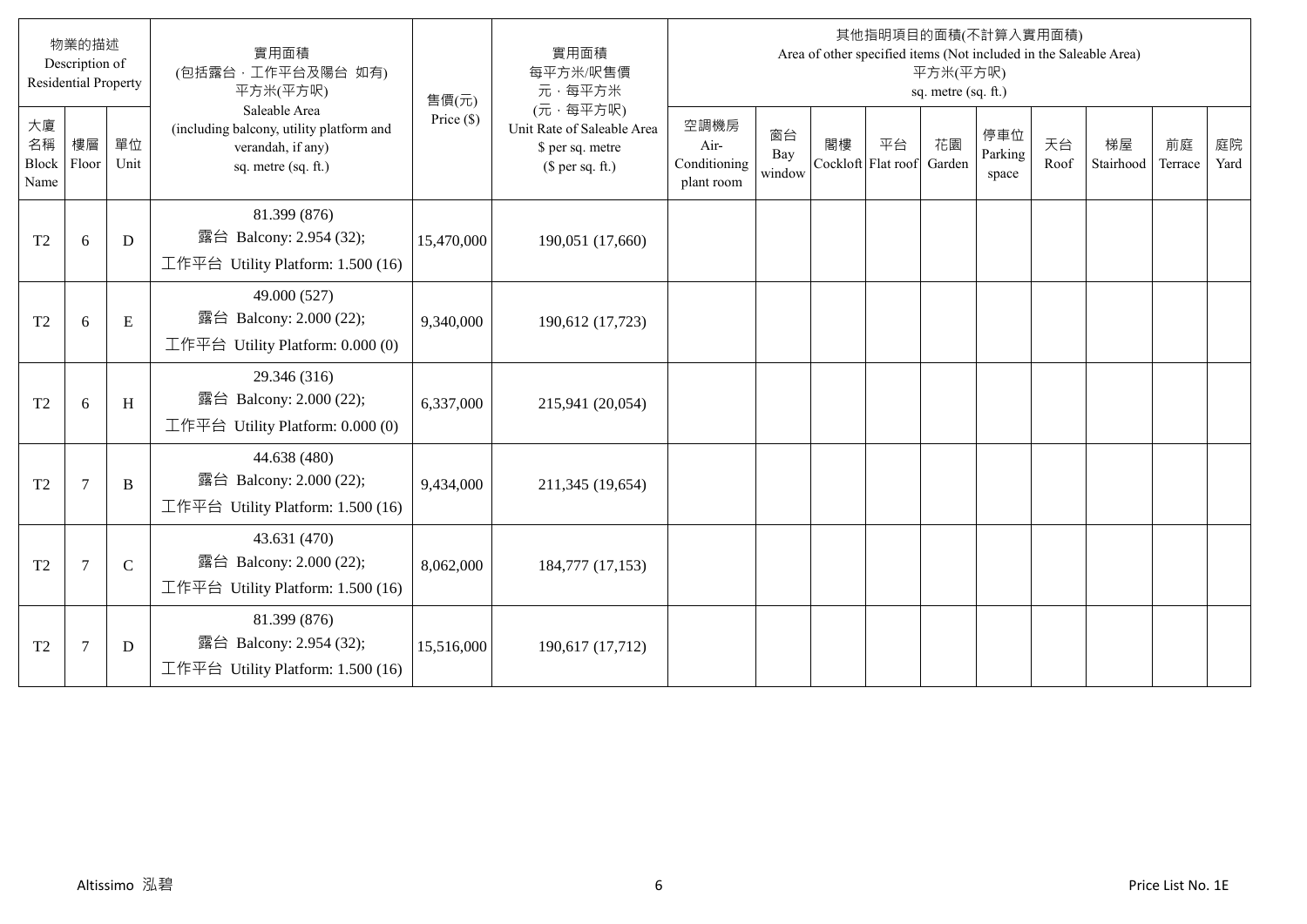|                           | 物業的描述<br>Description of<br><b>Residential Property</b> |             | 實用面積<br>(包括露台,工作平台及陽台 如有)<br>平方米(平方呎)                                                                 | 售價(元)        | 實用面積<br>每平方米/呎售價<br>元·每平方米                                                     |                                            |                     |                          |    | 平方米(平方呎)<br>sq. metre (sq. ft.) | 其他指明項目的面積(不計算入實用面積)     |            | Area of other specified items (Not included in the Saleable Area) |               |            |
|---------------------------|--------------------------------------------------------|-------------|-------------------------------------------------------------------------------------------------------|--------------|--------------------------------------------------------------------------------|--------------------------------------------|---------------------|--------------------------|----|---------------------------------|-------------------------|------------|-------------------------------------------------------------------|---------------|------------|
| 大廈<br>名稱<br>Block<br>Name | 樓層<br>Floor                                            | 單位<br>Unit  | Saleable Area<br>(including balcony, utility platform and<br>verandah, if any)<br>sq. metre (sq. ft.) | Price $(\$)$ | (元·每平方呎)<br>Unit Rate of Saleable Area<br>\$ per sq. metre<br>$$$ per sq. ft.) | 空調機房<br>Air-<br>Conditioning<br>plant room | 窗台<br>Bay<br>window | 閣樓<br>Cockloft Flat roof | 平台 | 花園<br>Garden                    | 停車位<br>Parking<br>space | 天台<br>Roof | 梯屋<br>Stairhood                                                   | 前庭<br>Terrace | 庭院<br>Yard |
| T <sub>2</sub>            | $\overline{7}$                                         | E           | 49.000 (527)<br>露台 Balcony: 2.000 (22);<br>工作平台 Utility Platform: $0.000(0)$                          | 9,368,000    | 191,184 (17,776)                                                               |                                            |                     |                          |    |                                 |                         |            |                                                                   |               |            |
| T <sub>2</sub>            | $\overline{7}$                                         | H           | 29.346 (316)<br>露台 Balcony: 2.000 (22);<br>工作平台 Utility Platform: 0.000 (0)                           | 7,089,000    | 241,566 (22,434)                                                               |                                            |                     |                          |    |                                 |                         |            |                                                                   |               |            |
| T <sub>2</sub>            | $8\phantom{1}$                                         | B           | 44.638 (480)<br>露台 Balcony: 2.000 (22);<br>工作平台 Utility Platform: $1.500(16)$                         | 9,486,000    | 212,510 (19,763)                                                               |                                            |                     |                          |    |                                 |                         |            |                                                                   |               |            |
| T <sub>2</sub>            | 8                                                      | $\mathbf C$ | 43.631 (470)<br>露台 Balcony: 2.000 (22);<br>工作平台 Utility Platform: $1.500(16)$                         | 8,181,000    | 187,504 (17,406)                                                               |                                            |                     |                          |    |                                 |                         |            |                                                                   |               |            |
| T <sub>2</sub>            | $\,8\,$                                                | D           | 81.399 (876)<br>露台 Balcony: 2.954 (32);<br>工作平台 Utility Platform: 1.500 (16)                          | 17,265,000   | 212,103 (19,709)                                                               |                                            |                     |                          |    |                                 |                         |            |                                                                   |               |            |
| T <sub>2</sub>            | $\,8\,$                                                | E           | 49.000 (527)<br>露台 Balcony: 2.000 (22);<br>工作平台 Utility Platform: $0.000(0)$                          | 9,506,000    | 194,000 (18,038)                                                               |                                            |                     |                          |    |                                 |                         |            |                                                                   |               |            |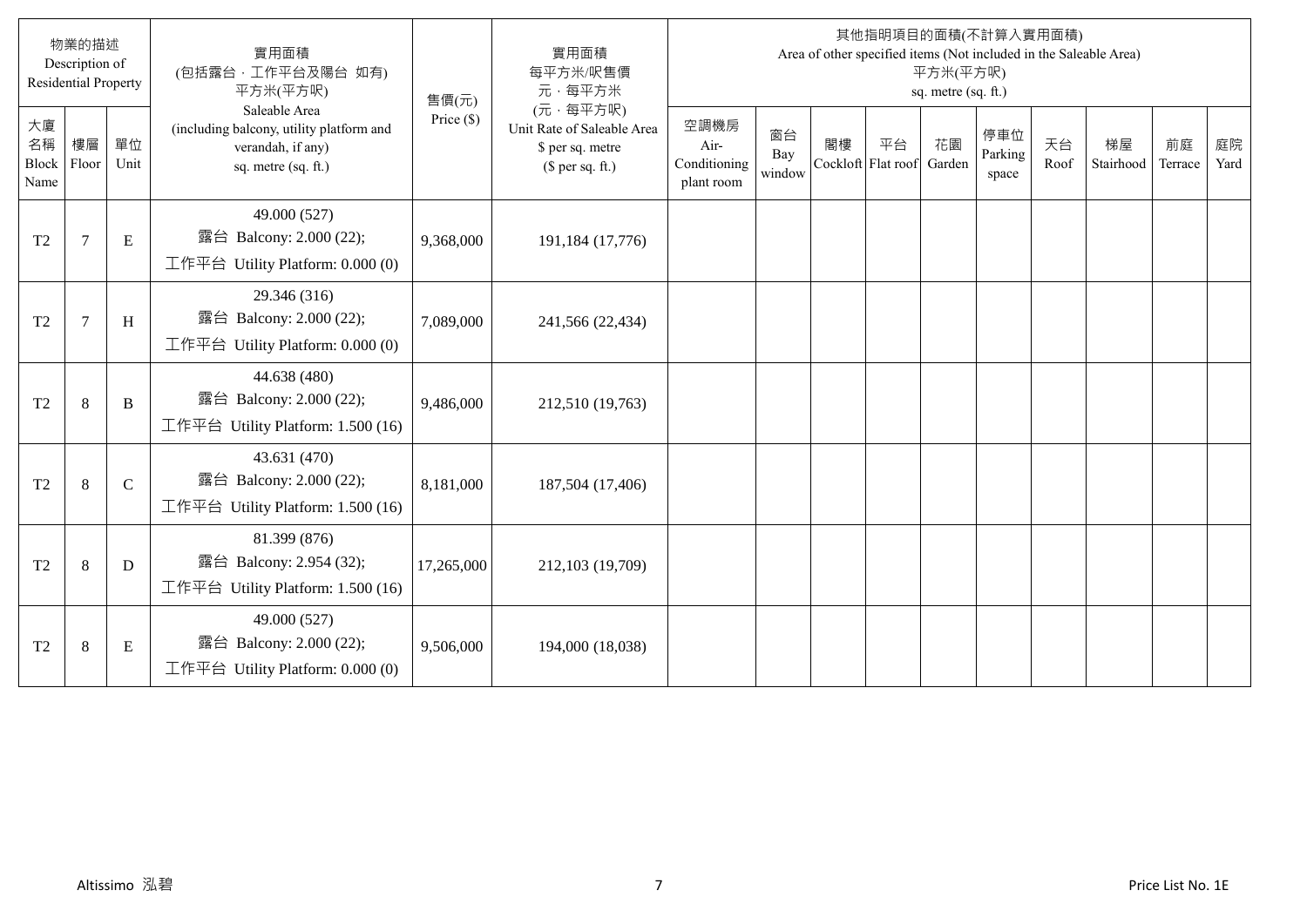|                           | 物業的描述<br>Description of<br><b>Residential Property</b> |             | 實用面積<br>(包括露台,工作平台及陽台 如有)<br>平方米(平方呎)                                                                 | 售價(元)        | 實用面積<br>每平方米/呎售價<br>元·每平方米                                                     |                                            |                     |                          |    | 平方米(平方呎)<br>sq. metre (sq. ft.) | 其他指明項目的面積(不計算入實用面積)     |            | Area of other specified items (Not included in the Saleable Area) |               |            |
|---------------------------|--------------------------------------------------------|-------------|-------------------------------------------------------------------------------------------------------|--------------|--------------------------------------------------------------------------------|--------------------------------------------|---------------------|--------------------------|----|---------------------------------|-------------------------|------------|-------------------------------------------------------------------|---------------|------------|
| 大廈<br>名稱<br>Block<br>Name | 樓層<br>Floor                                            | 單位<br>Unit  | Saleable Area<br>(including balcony, utility platform and<br>verandah, if any)<br>sq. metre (sq. ft.) | Price $(\$)$ | (元·每平方呎)<br>Unit Rate of Saleable Area<br>\$ per sq. metre<br>$$$ per sq. ft.) | 空調機房<br>Air-<br>Conditioning<br>plant room | 窗台<br>Bay<br>window | 閣樓<br>Cockloft Flat roof | 平台 | 花園<br>Garden                    | 停車位<br>Parking<br>space | 天台<br>Roof | 梯屋<br>Stairhood                                                   | 前庭<br>Terrace | 庭院<br>Yard |
| T <sub>2</sub>            | 8                                                      | H           | 29.346 (316)<br>露台 Balcony: 2.000 (22);<br>工作平台 Utility Platform: $0.000(0)$                          | 7,194,000    | 245,144 (22,766)                                                               |                                            |                     |                          |    |                                 |                         |            |                                                                   |               |            |
| T <sub>2</sub>            | 9                                                      | A           | 81.620 (879)<br>露台 Balcony: 2.931 (32);<br>工作平台 Utility Platform: 1.500 (16)                          | 18,311,000   | 224,345 (20,832)                                                               |                                            |                     |                          |    |                                 |                         |            |                                                                   |               |            |
| T <sub>2</sub>            | 9                                                      | B           | 44.638 (480)<br>露台 Balcony: 2.000 (22);<br>工作平台 Utility Platform: $1.500(16)$                         | 9,486,000    | 212,510 (19,763)                                                               |                                            |                     |                          |    |                                 |                         |            |                                                                   |               |            |
| T <sub>2</sub>            | 9                                                      | $\mathbf C$ | 43.631 (470)<br>露台 Balcony: 2.000 (22);<br>工作平台 Utility Platform: 1.500 (16)                          | 8,181,000    | 187,504 (17,406)                                                               |                                            |                     |                          |    |                                 |                         |            |                                                                   |               |            |
| T <sub>2</sub>            | 9                                                      | D           | 81.399 (876)<br>露台 Balcony: 2.954 (32);<br>工作平台 Utility Platform: 1.500 (16)                          | 17,265,000   | 212,103 (19,709)                                                               |                                            |                     |                          |    |                                 |                         |            |                                                                   |               |            |
| T <sub>2</sub>            | 9                                                      | E           | 49.000 (527)<br>露台 Balcony: 2.000 (22);<br>工作平台 Utility Platform: $0.000(0)$                          | 9,506,000    | 194,000 (18,038)                                                               |                                            |                     |                          |    |                                 |                         |            |                                                                   |               |            |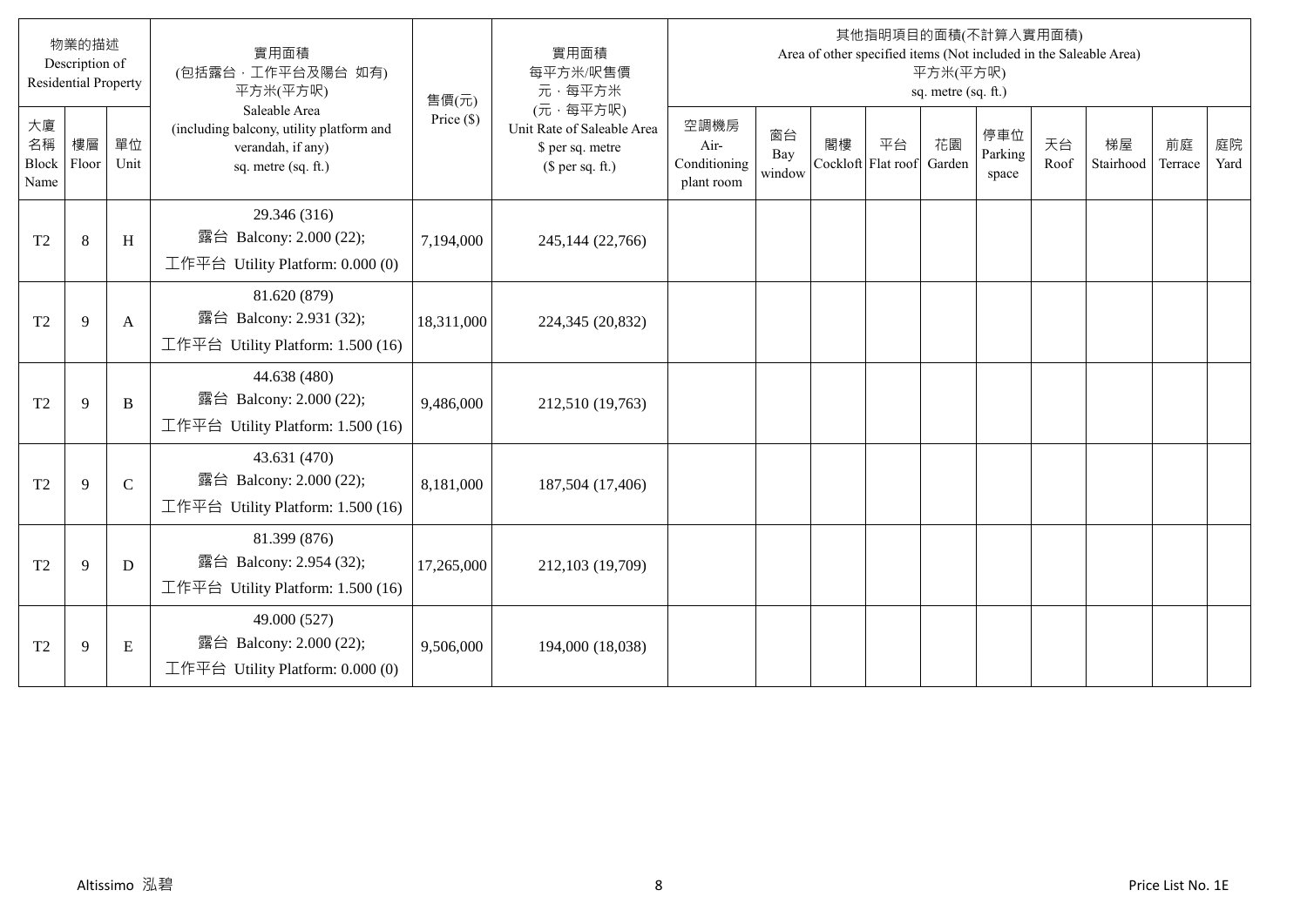|                                  | 物業的描述<br>Description of<br><b>Residential Property</b> |               | 實用面積<br>(包括露台,工作平台及陽台 如有)<br>平方米(平方呎)                                                                 | 售價(元)        | 實用面積<br>每平方米/呎售價<br>元·每平方米                                                     |                                            |                     |                          |    | 平方米(平方呎)<br>sq. metre (sq. ft.) | 其他指明項目的面積(不計算入實用面積)     |            | Area of other specified items (Not included in the Saleable Area) |               |            |
|----------------------------------|--------------------------------------------------------|---------------|-------------------------------------------------------------------------------------------------------|--------------|--------------------------------------------------------------------------------|--------------------------------------------|---------------------|--------------------------|----|---------------------------------|-------------------------|------------|-------------------------------------------------------------------|---------------|------------|
| 大廈<br>名稱<br><b>Block</b><br>Name | 樓層<br>Floor                                            | 單位<br>Unit    | Saleable Area<br>(including balcony, utility platform and<br>verandah, if any)<br>sq. metre (sq. ft.) | Price $(\$)$ | (元·每平方呎)<br>Unit Rate of Saleable Area<br>\$ per sq. metre<br>$$$ per sq. ft.) | 空調機房<br>Air-<br>Conditioning<br>plant room | 窗台<br>Bay<br>window | 閣樓<br>Cockloft Flat roof | 平台 | 花園<br>Garden                    | 停車位<br>Parking<br>space | 天台<br>Roof | 梯屋<br>Stairhood                                                   | 前庭<br>Terrace | 庭院<br>Yard |
| T <sub>2</sub>                   | 10                                                     | A             | 81.620 (879)<br>露台 Balcony: 2.931 (32);<br>工作平台 Utility Platform: 1.500 (16)                          | 18,489,000   | 226,525 (21,034)                                                               |                                            |                     |                          |    |                                 |                         |            |                                                                   |               |            |
| T <sub>2</sub>                   | 10                                                     | B             | 44.638 (480)<br>露台 Balcony: 2.000 (22);<br>工作平台 Utility Platform: 1.500 (16)                          | 9,578,000    | 214,571 (19,954)                                                               |                                            |                     |                          |    |                                 |                         |            |                                                                   |               |            |
| T <sub>2</sub>                   | 10                                                     | $\mathcal{C}$ | 43.631 (470)<br>露台 Balcony: 2.000 (22);<br>工作平台 Utility Platform: 1.500 (16)                          | 8,260,000    | 189,315 (17,574)                                                               |                                            |                     |                          |    |                                 |                         |            |                                                                   |               |            |
| T <sub>2</sub>                   | 10                                                     | D             | 81.399 (876)<br>露台 Balcony: 2.954 (32);<br>工作平台 Utility Platform: 1.500 (16)                          | 17,433,000   | 214,167 (19,901)                                                               |                                            |                     |                          |    |                                 |                         |            |                                                                   |               |            |
| T <sub>2</sub>                   | 10                                                     | E             | 49.000 (527)<br>露台 Balcony: 2.000 (22);<br>工作平台 Utility Platform: 0.000 (0)                           | 9,550,000    | 194,898 (18,121)                                                               |                                            |                     |                          |    |                                 |                         |            |                                                                   |               |            |
| T <sub>2</sub>                   | 11                                                     | A             | 81.620 (879)<br>露台 Balcony: 2.931 (32);<br>工作平台 Utility Platform: 1.500 (16)                          | 18,755,000   | 229,784 (21,337)                                                               |                                            |                     |                          |    |                                 |                         |            |                                                                   |               |            |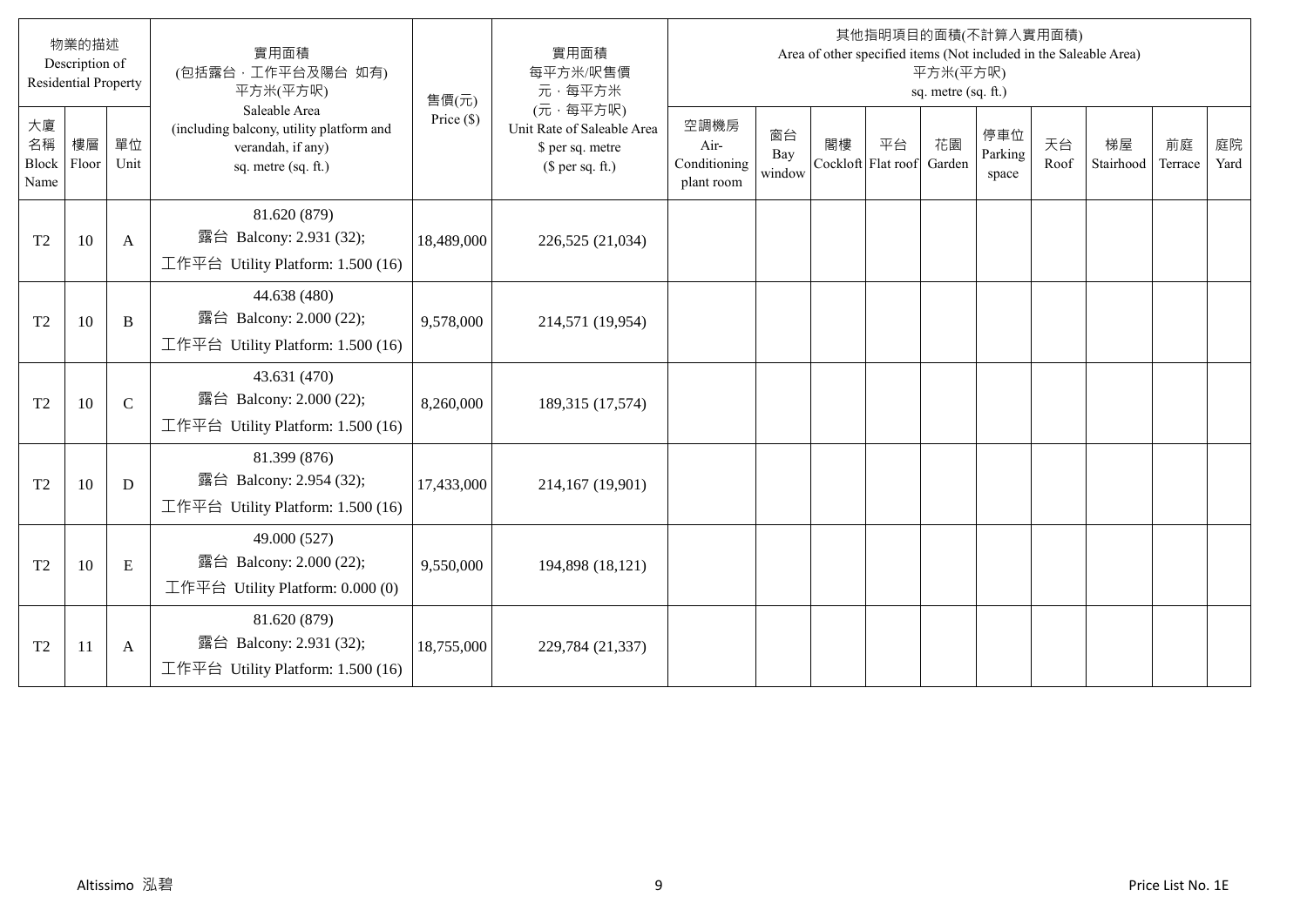|                                  | 物業的描述<br>Description of<br><b>Residential Property</b> |             | 實用面積<br>(包括露台,工作平台及陽台 如有)<br>平方米(平方呎)                                                                 | 售價(元)        | 實用面積<br>每平方米/呎售價<br>元·每平方米                                                     |                                            |                     |                          |    | 平方米(平方呎)<br>sq. metre (sq. ft.) | 其他指明項目的面積(不計算入實用面積)     |            | Area of other specified items (Not included in the Saleable Area) |               |            |
|----------------------------------|--------------------------------------------------------|-------------|-------------------------------------------------------------------------------------------------------|--------------|--------------------------------------------------------------------------------|--------------------------------------------|---------------------|--------------------------|----|---------------------------------|-------------------------|------------|-------------------------------------------------------------------|---------------|------------|
| 大廈<br>名稱<br><b>Block</b><br>Name | 樓層<br>Floor                                            | 單位<br>Unit  | Saleable Area<br>(including balcony, utility platform and<br>verandah, if any)<br>sq. metre (sq. ft.) | Price $(\$)$ | (元·每平方呎)<br>Unit Rate of Saleable Area<br>\$ per sq. metre<br>$$$ per sq. ft.) | 空調機房<br>Air-<br>Conditioning<br>plant room | 窗台<br>Bay<br>window | 閣樓<br>Cockloft Flat roof | 平台 | 花園<br>Garden                    | 停車位<br>Parking<br>space | 天台<br>Roof | 梯屋<br>Stairhood                                                   | 前庭<br>Terrace | 庭院<br>Yard |
| T <sub>2</sub>                   | 11                                                     | B           | 44.638 (480)<br>露台 Balcony: 2.000 (22);<br>工作平台 Utility Platform: 1.500 (16)                          | 9,716,000    | 217,662 (20,242)                                                               |                                            |                     |                          |    |                                 |                         |            |                                                                   |               |            |
| T <sub>2</sub>                   | <sup>11</sup>                                          | $\mathbf C$ | 43.631 (470)<br>露台 Balcony: 2.000 (22);<br>工作平台 Utility Platform: 1.500 (16)                          | 8,379,000    | 192,042 (17,828)                                                               |                                            |                     |                          |    |                                 |                         |            |                                                                   |               |            |
| T <sub>2</sub>                   | 11                                                     | D           | 81.399 (876)<br>露台 Balcony: 2.954 (32);<br>工作平台 Utility Platform: 1.500 (16)                          | 17,684,000   | 217,251 (20,187)                                                               |                                            |                     |                          |    |                                 |                         |            |                                                                   |               |            |
| T <sub>2</sub>                   | 11                                                     | E           | 49.000 (527)<br>露台 Balcony: 2.000 (22);<br>工作平台 Utility Platform: 0.000 (0)                           | 9,638,000    | 196,694 (18,288)                                                               |                                            |                     |                          |    |                                 |                         |            |                                                                   |               |            |
| T <sub>2</sub>                   | 12                                                     | A           | 81.620 (879)<br>露台 Balcony: 2.931 (32);<br>工作平台 Utility Platform: 1.500 (16)                          | 19,022,000   | 233,056 (21,641)                                                               |                                            |                     |                          |    |                                 |                         |            |                                                                   |               |            |
| T <sub>2</sub>                   | 12                                                     | B           | 44.638 (480)<br>露台 Balcony: 2.000 (22);<br>工作平台 Utility Platform: $1.500(16)$                         | 9,854,000    | 220,754 (20,529)                                                               |                                            |                     |                          |    |                                 |                         |            |                                                                   |               |            |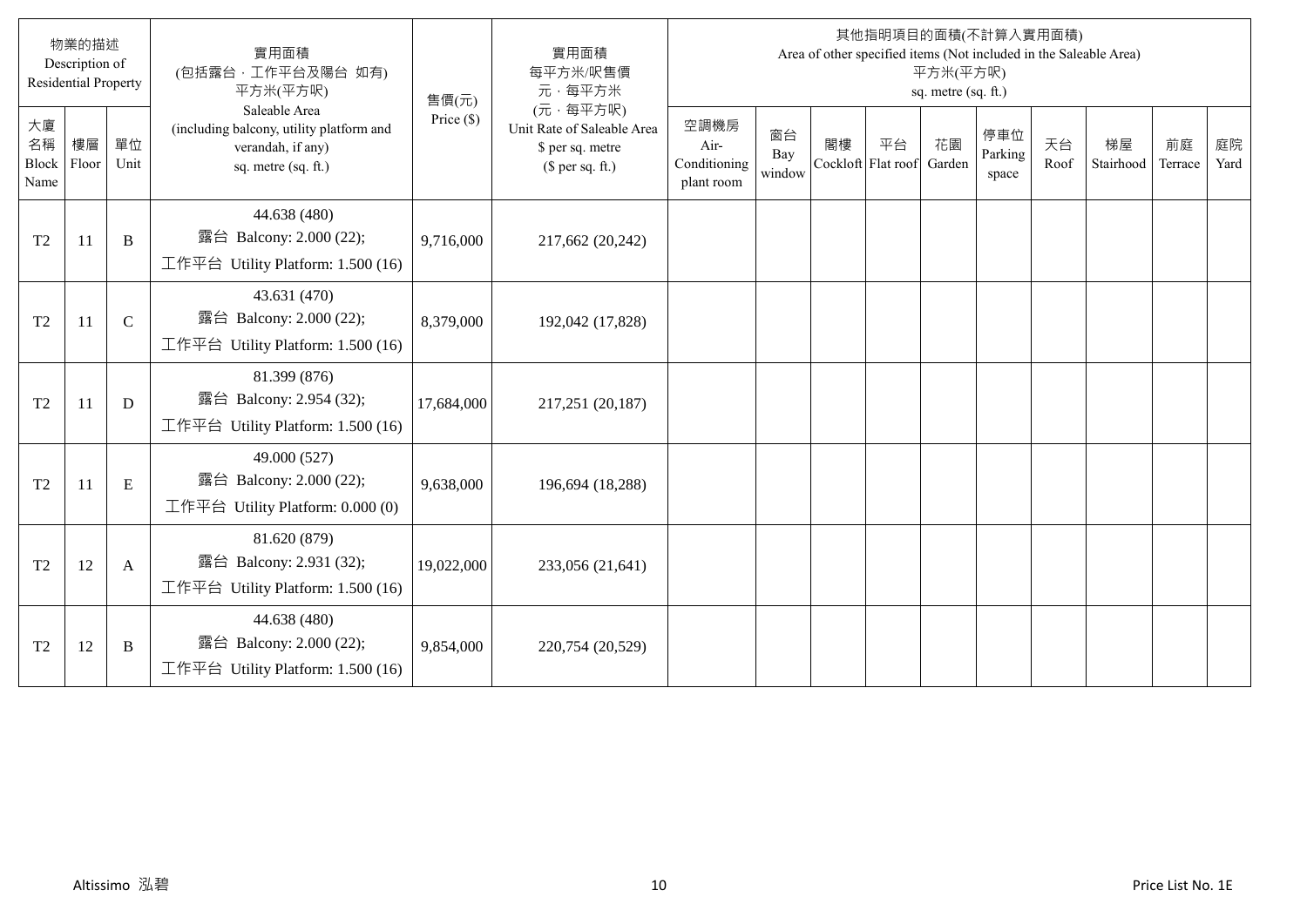|                                  | 物業的描述<br>Description of<br><b>Residential Property</b> |             | 實用面積<br>(包括露台,工作平台及陽台 如有)<br>平方米(平方呎)                                                                 | 售價(元)        | 實用面積<br>每平方米/呎售價<br>元·每平方米                                                     |                                            |                     |                          |    | 平方米(平方呎)<br>sq. metre (sq. ft.) | 其他指明項目的面積(不計算入實用面積)     |            | Area of other specified items (Not included in the Saleable Area) |               |            |
|----------------------------------|--------------------------------------------------------|-------------|-------------------------------------------------------------------------------------------------------|--------------|--------------------------------------------------------------------------------|--------------------------------------------|---------------------|--------------------------|----|---------------------------------|-------------------------|------------|-------------------------------------------------------------------|---------------|------------|
| 大廈<br>名稱<br><b>Block</b><br>Name | 樓層<br>Floor                                            | 單位<br>Unit  | Saleable Area<br>(including balcony, utility platform and<br>verandah, if any)<br>sq. metre (sq. ft.) | Price $(\$)$ | (元·每平方呎)<br>Unit Rate of Saleable Area<br>\$ per sq. metre<br>$$$ per sq. ft.) | 空調機房<br>Air-<br>Conditioning<br>plant room | 窗台<br>Bay<br>window | 閣樓<br>Cockloft Flat roof | 平台 | 花園<br>Garden                    | 停車位<br>Parking<br>space | 天台<br>Roof | 梯屋<br>Stairhood                                                   | 前庭<br>Terrace | 庭院<br>Yard |
| T <sub>2</sub>                   | 12                                                     | $\mathbf C$ | 43.631 (470)<br>露台 Balcony: 2.000 (22);<br>工作平台 Utility Platform: 1.500 (16)                          | 8,498,000    | 194,770 (18,081)                                                               |                                            |                     |                          |    |                                 |                         |            |                                                                   |               |            |
| T <sub>2</sub>                   | 12                                                     | D           | 81.399 (876)<br>露台 Balcony: 2.954 (32);<br>工作平台 Utility Platform: 1.500 (16)                          | 17,936,000   | 220,347 (20,475)                                                               |                                            |                     |                          |    |                                 |                         |            |                                                                   |               |            |
| T <sub>2</sub>                   | 12                                                     | E           | 49.000 (527)<br>露台 Balcony: 2.000 (22);<br>工作平台 Utility Platform: $0.000(0)$                          | 10,071,000   | 205,531 (19,110)                                                               |                                            |                     |                          |    |                                 |                         |            |                                                                   |               |            |
| T <sub>2</sub>                   | 15                                                     | A           | 81.620 (879)<br>露台 Balcony: 2.931 (32);<br>工作平台 Utility Platform: $1.500(16)$                         | 19,378,000   | 237,417 (22,046)                                                               |                                            |                     |                          |    |                                 |                         |            |                                                                   |               |            |
| T <sub>2</sub>                   | 15                                                     | B           | 44.638 (480)<br>露台 Balcony: 2.000 (22);<br>工作平台 Utility Platform: $1.500(16)$                         | 10,039,000   | 224,898 (20,915)                                                               |                                            |                     |                          |    |                                 |                         |            |                                                                   |               |            |
| T <sub>2</sub>                   | 15                                                     | $\mathbf C$ | 43.631 (470)<br>露台 Balcony: 2.000 (22);<br>工作平台 Utility Platform: $1.500(16)$                         | 8,747,000    | 200,477 (18,611)                                                               |                                            |                     |                          |    |                                 |                         |            |                                                                   |               |            |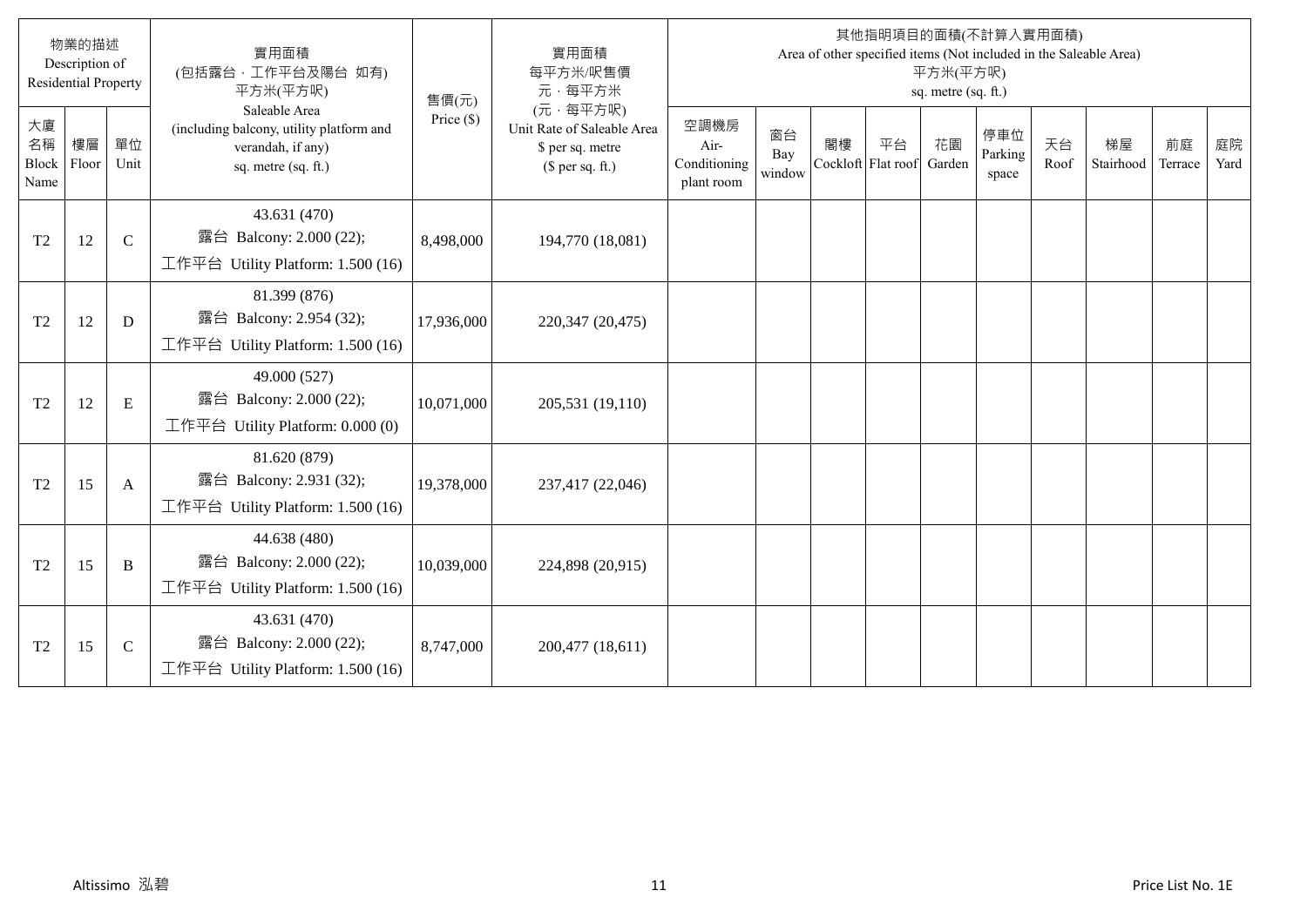|                                  | 物業的描述<br>Description of<br><b>Residential Property</b> |               | 實用面積<br>(包括露台,工作平台及陽台 如有)<br>平方米(平方呎)                                                                 | 售價(元)        | 實用面積<br>每平方米/呎售價<br>元·每平方米                                                     |                                            |                     |                          |    | 平方米(平方呎)<br>sq. metre (sq. ft.) | 其他指明項目的面積(不計算入實用面積)     |            | Area of other specified items (Not included in the Saleable Area) |               |            |
|----------------------------------|--------------------------------------------------------|---------------|-------------------------------------------------------------------------------------------------------|--------------|--------------------------------------------------------------------------------|--------------------------------------------|---------------------|--------------------------|----|---------------------------------|-------------------------|------------|-------------------------------------------------------------------|---------------|------------|
| 大廈<br>名稱<br><b>Block</b><br>Name | 樓層<br>Floor                                            | 單位<br>Unit    | Saleable Area<br>(including balcony, utility platform and<br>verandah, if any)<br>sq. metre (sq. ft.) | Price $(\$)$ | (元·每平方呎)<br>Unit Rate of Saleable Area<br>\$ per sq. metre<br>$$$ per sq. ft.) | 空調機房<br>Air-<br>Conditioning<br>plant room | 窗台<br>Bay<br>window | 閣樓<br>Cockloft Flat roof | 平台 | 花園<br>Garden                    | 停車位<br>Parking<br>space | 天台<br>Roof | 梯屋<br>Stairhood                                                   | 前庭<br>Terrace | 庭院<br>Yard |
| T <sub>2</sub>                   | 15                                                     | D             | 81.399 (876)<br>露台 Balcony: 2.954 (32);<br>工作平台 Utility Platform: 1.500 (16)                          | 18,179,000   | 223,332 (20,752)                                                               |                                            |                     |                          |    |                                 |                         |            |                                                                   |               |            |
| T <sub>2</sub>                   | 15                                                     | E             | 49.000 (527)<br>露台 Balcony: 2.000 (22);<br>工作平台 Utility Platform: 0.000 (0)                           | 10,259,000   | 209,367 (19,467)                                                               |                                            |                     |                          |    |                                 |                         |            |                                                                   |               |            |
| T <sub>2</sub>                   | 16                                                     | B             | 44.638 (480)<br>露台 Balcony: 2.000 (22);<br>工作平台 Utility Platform: 1.500 (16)                          | 10,223,000   | 229,020 (21,298)                                                               |                                            |                     |                          |    |                                 |                         |            |                                                                   |               |            |
| T <sub>2</sub>                   | 16                                                     | $\mathcal{C}$ | 43.631 (470)<br>露台 Balcony: 2.000 (22);<br>工作平台 Utility Platform: $1.500(16)$                         | 8,908,000    | 204,167 (18,953)                                                               |                                            |                     |                          |    |                                 |                         |            |                                                                   |               |            |
| T <sub>2</sub>                   | 16                                                     | D             | 81.399 (876)<br>露台 Balcony: 2.954 (32);<br>工作平台 Utility Platform: 1.500 (16)                          | 18,420,000   | 226,293 (21,027)                                                               |                                            |                     |                          |    |                                 |                         |            |                                                                   |               |            |
| T <sub>2</sub>                   | 16                                                     | E             | 49.000 (527)<br>露台 Balcony: 2.000 (22);<br>工作平台 Utility Platform: 0.000 (0)                           | 10,447,000   | 213,204 (19,824)                                                               |                                            |                     |                          |    |                                 |                         |            |                                                                   |               |            |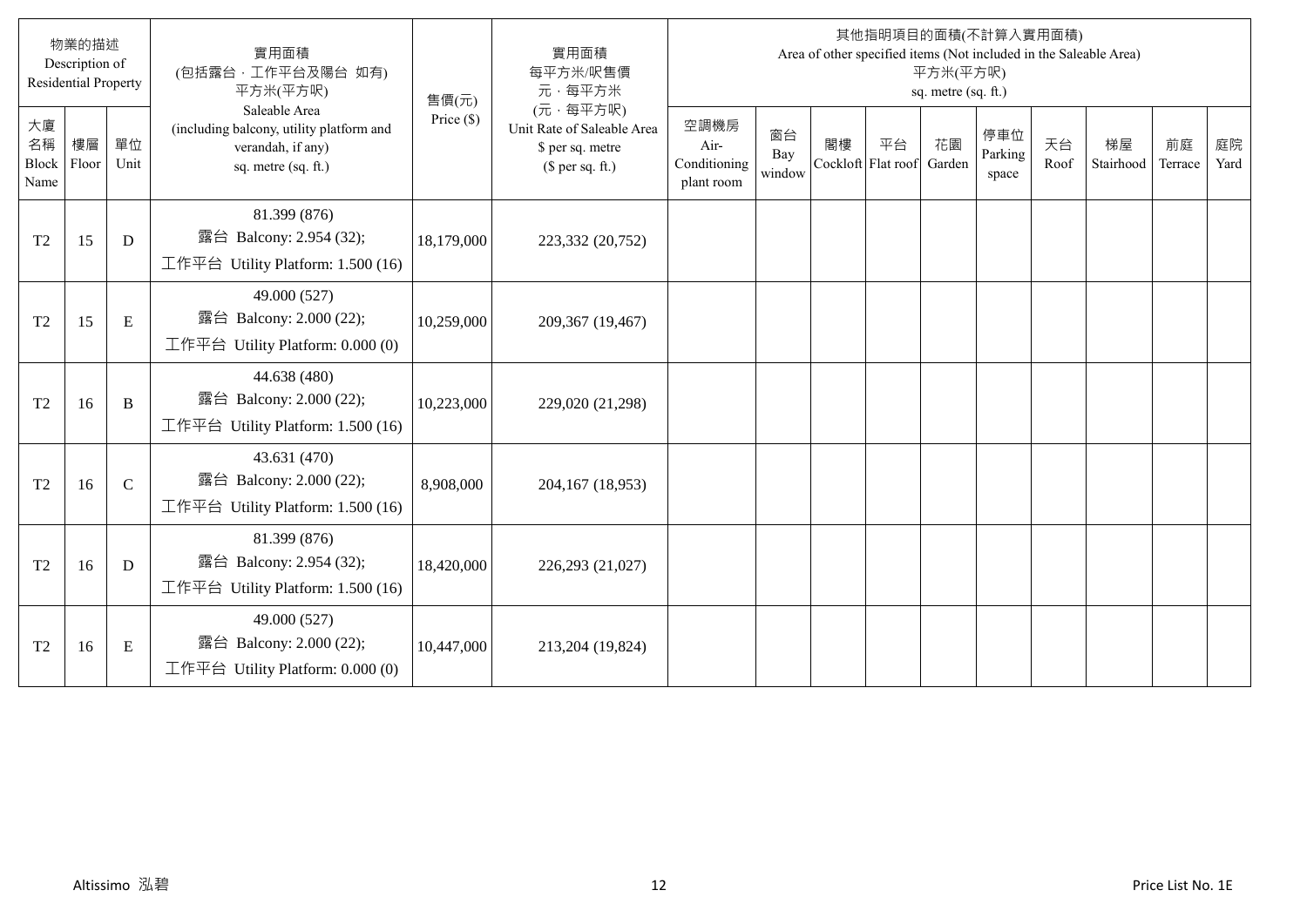|                           | 物業的描述<br>Description of<br><b>Residential Property</b> |               | 實用面積<br>(包括露台,工作平台及陽台 如有)<br>平方米(平方呎)                                                                 | 售價(元)        | 實用面積<br>每平方米/呎售價<br>元·每平方米                                                     |                                            |                     |    |                          | 平方米(平方呎)<br>sq. metre (sq. ft.) | 其他指明項目的面積(不計算入實用面積)     |            | Area of other specified items (Not included in the Saleable Area) |               |            |
|---------------------------|--------------------------------------------------------|---------------|-------------------------------------------------------------------------------------------------------|--------------|--------------------------------------------------------------------------------|--------------------------------------------|---------------------|----|--------------------------|---------------------------------|-------------------------|------------|-------------------------------------------------------------------|---------------|------------|
| 大廈<br>名稱<br>Block<br>Name | 樓層<br>Floor                                            | 單位<br>Unit    | Saleable Area<br>(including balcony, utility platform and<br>verandah, if any)<br>sq. metre (sq. ft.) | Price $(\$)$ | (元·每平方呎)<br>Unit Rate of Saleable Area<br>\$ per sq. metre<br>$$$ per sq. ft.) | 空調機房<br>Air-<br>Conditioning<br>plant room | 窗台<br>Bay<br>window | 閣樓 | 平台<br>Cockloft Flat roof | 花園<br>Garden                    | 停車位<br>Parking<br>space | 天台<br>Roof | 梯屋<br>Stairhood                                                   | 前庭<br>Terrace | 庭院<br>Yard |
| T <sub>5</sub>            | -1                                                     | $\mathbf C$   | 29.552 (318)<br>露台 Balcony: 2.000 (22);<br>工作平台 Utility Platform: 0.000 (0)                           | 6,160,000    | 208,446 (19,371)                                                               |                                            |                     |    |                          |                                 |                         |            |                                                                   |               |            |
| T <sub>5</sub>            | $\mathbf{1}$                                           | G             | 29.197 (314)<br>露台 Balcony: 2.000 (22);<br>工作平台 Utility Platform: 0.000 (0)                           | 5,962,000    | 204,199 (18,987)                                                               |                                            |                     |    |                          |                                 |                         |            |                                                                   |               |            |
| T <sub>5</sub>            | -1                                                     | H             | 48.895 (526)<br>露台 Balcony: 2.000 (22);<br>工作平台 Utility Platform: $0.000(0)$                          | 9,279,000    | 189,774 (17,641)                                                               |                                            |                     |    | 6.324<br>(68)            |                                 |                         |            |                                                                   |               |            |
| T <sub>5</sub>            | $\mathbf{1}$                                           | $\bf K$       | 28.968 (312)<br>露台 Balcony: 2.000 (22);<br>工作平台 Utility Platform: $0.000(0)$                          | 5,800,000    | 200,221 (18,590)                                                               |                                            |                     |    |                          |                                 |                         |            |                                                                   |               |            |
| T <sub>5</sub>            | $\overline{2}$                                         | $\mathcal{C}$ | 29.552 (318)<br>露台 Balcony: 2.000 (22);<br>工作平台 Utility Platform: $0.000(0)$                          | 6,203,000    | 209,901 (19,506)                                                               |                                            |                     |    |                          |                                 |                         |            |                                                                   |               |            |
| T <sub>5</sub>            | $\overline{2}$                                         | G             | 29.197 (314)<br>露台 Balcony: 2.000 (22);<br>工作平台 Utility Platform: 0.000 (0)                           | 6,034,000    | 206,665 (19,217)                                                               |                                            |                     |    |                          |                                 |                         |            |                                                                   |               |            |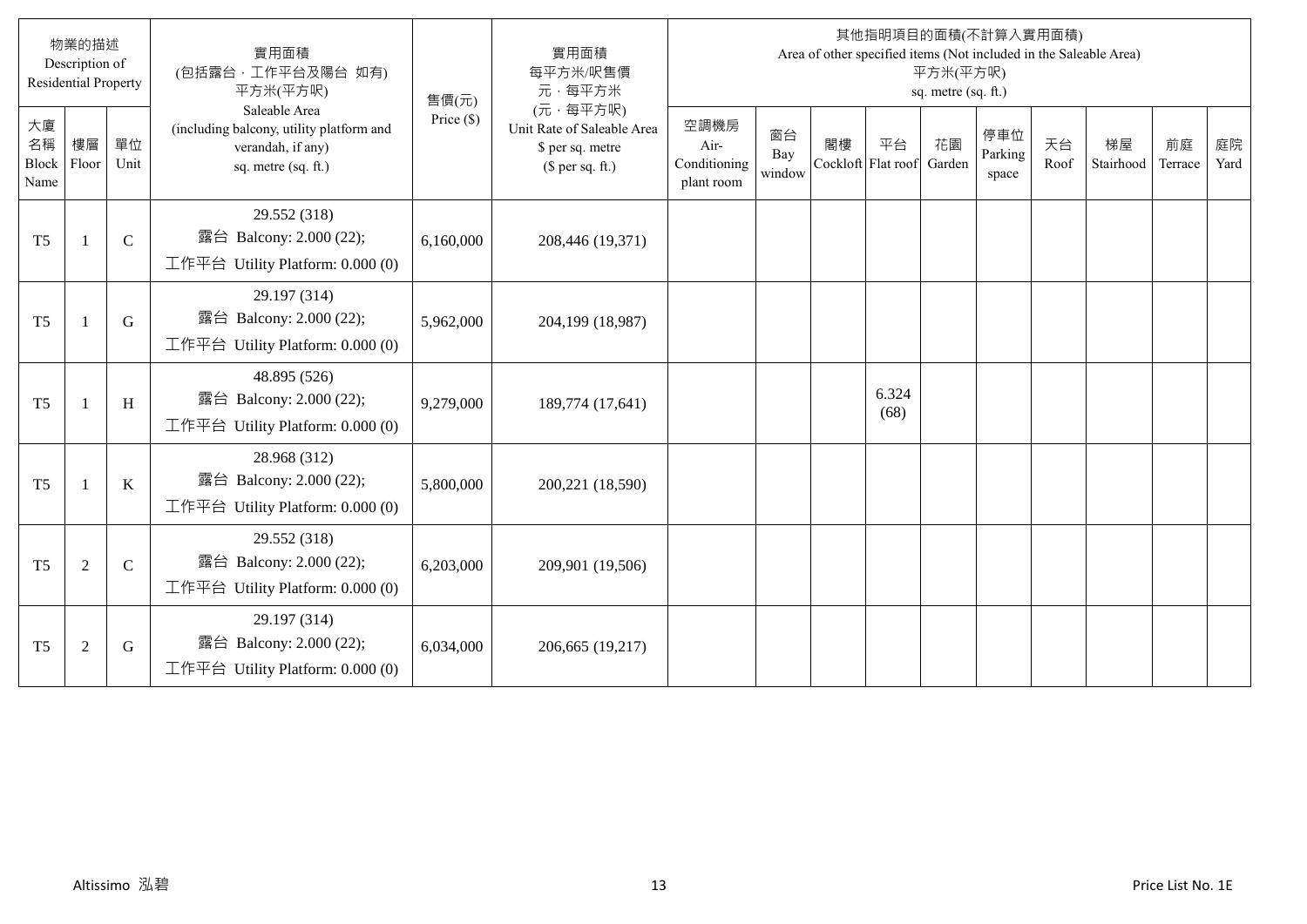|                           | 物業的描述<br>Description of<br><b>Residential Property</b> |             | 實用面積<br>(包括露台·工作平台及陽台 如有)<br>平方米(平方呎)                                                                 | 售價(元)        | 實用面積<br>每平方米/呎售價<br>元·每平方米                                                     |                                            |                     |    |                          | 平方米(平方呎)<br>sq. metre (sq. ft.) | 其他指明項目的面積(不計算入實用面積)     |            | Area of other specified items (Not included in the Saleable Area) |               |            |
|---------------------------|--------------------------------------------------------|-------------|-------------------------------------------------------------------------------------------------------|--------------|--------------------------------------------------------------------------------|--------------------------------------------|---------------------|----|--------------------------|---------------------------------|-------------------------|------------|-------------------------------------------------------------------|---------------|------------|
| 大廈<br>名稱<br>Block<br>Name | 樓層<br>Floor                                            | 單位<br>Unit  | Saleable Area<br>(including balcony, utility platform and<br>verandah, if any)<br>sq. metre (sq. ft.) | Price $(\$)$ | (元·每平方呎)<br>Unit Rate of Saleable Area<br>\$ per sq. metre<br>$$$ per sq. ft.) | 空調機房<br>Air-<br>Conditioning<br>plant room | 窗台<br>Bay<br>window | 閣樓 | 平台<br>Cockloft Flat roof | 花園<br>Garden                    | 停車位<br>Parking<br>space | 天台<br>Roof | 梯屋<br>Stairhood                                                   | 前庭<br>Terrace | 庭院<br>Yard |
| T <sub>5</sub>            | $\overline{2}$                                         | H           | 48.895 (526)<br>露台 Balcony: 2.000 (22);<br>工作平台 Utility Platform: 0.000 (0)                           | 9,298,000    | 190,163 (17,677)                                                               |                                            |                     |    |                          |                                 |                         |            |                                                                   |               |            |
| T <sub>5</sub>            | $\overline{2}$                                         | $\bf K$     | 28.968 (312)<br>露台 Balcony: 2.000 (22);<br>工作平台 Utility Platform: 0.000 (0)                           | 6,086,000    | 210,094 (19,506)                                                               |                                            |                     |    |                          |                                 |                         |            |                                                                   |               |            |
| T <sub>5</sub>            | 3                                                      | $\mathbf C$ | 29.552 (318)<br>露台 Balcony: 2.000 (22);<br>工作平台 Utility Platform: 0.000 (0)                           | 6,247,000    | 211,390 (19,645)                                                               |                                            |                     |    |                          |                                 |                         |            |                                                                   |               |            |
| T <sub>5</sub>            | 3                                                      | G           | 29.197 (314)<br>露台 Balcony: 2.000 (22);<br>工作平台 Utility Platform: 0.000 (0)                           | 6,076,000    | 208,104 (19,350)                                                               |                                            |                     |    |                          |                                 |                         |            |                                                                   |               |            |
| T <sub>5</sub>            | 3                                                      | H           | 48.895 (526)<br>露台 Balcony: 2.000 (22);<br>工作平台 Utility Platform: 0.000 (0)                           | 9,410,000    | 192,453 (17,890)                                                               |                                            |                     |    |                          |                                 |                         |            |                                                                   |               |            |
| T <sub>5</sub>            | 3                                                      | $\bf K$     | 28.968 (312)<br>露台 Balcony: 2.000 (22);<br>工作平台 Utility Platform: 0.000 (0)                           | 6,129,000    | 211,578 (19,644)                                                               |                                            |                     |    |                          |                                 |                         |            |                                                                   |               |            |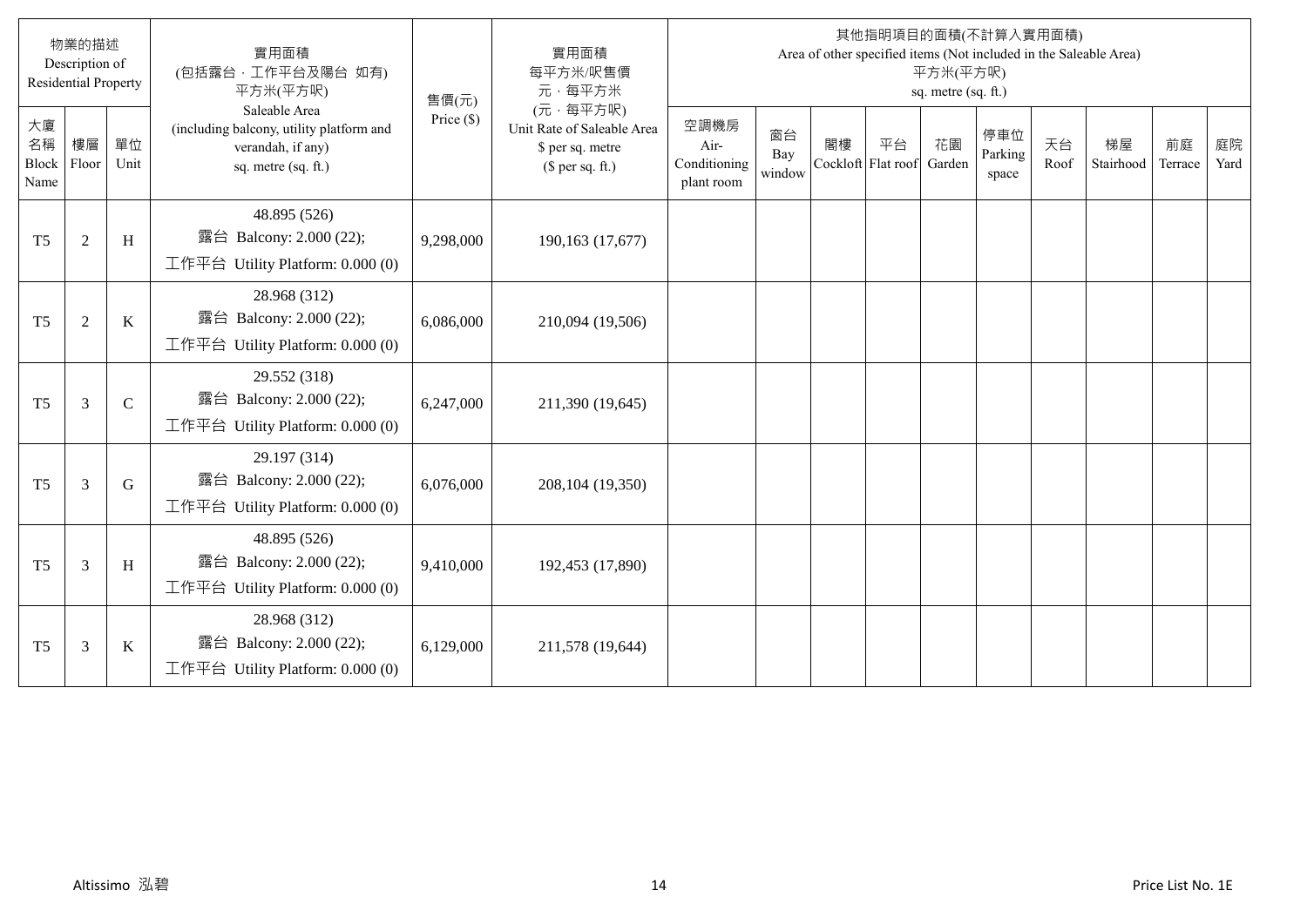|                           | 物業的描述<br>Description of<br><b>Residential Property</b> |             | 實用面積<br>(包括露台,工作平台及陽台 如有)<br>平方米(平方呎)                                                                 | 售價(元)        | 實用面積<br>每平方米/呎售價<br>元·每平方米                                                     |                                            |                     |                          |    | 平方米(平方呎)<br>sq. metre (sq. ft.) | 其他指明項目的面積(不計算入實用面積)     |            | Area of other specified items (Not included in the Saleable Area) |               |            |
|---------------------------|--------------------------------------------------------|-------------|-------------------------------------------------------------------------------------------------------|--------------|--------------------------------------------------------------------------------|--------------------------------------------|---------------------|--------------------------|----|---------------------------------|-------------------------|------------|-------------------------------------------------------------------|---------------|------------|
| 大廈<br>名稱<br>Block<br>Name | 樓層<br>Floor                                            | 單位<br>Unit  | Saleable Area<br>(including balcony, utility platform and<br>verandah, if any)<br>sq. metre (sq. ft.) | Price $(\$)$ | (元·每平方呎)<br>Unit Rate of Saleable Area<br>\$ per sq. metre<br>$$$ per sq. ft.) | 空調機房<br>Air-<br>Conditioning<br>plant room | 窗台<br>Bay<br>window | 閣樓<br>Cockloft Flat roof | 平台 | 花園<br>Garden                    | 停車位<br>Parking<br>space | 天台<br>Roof | 梯屋<br>Stairhood                                                   | 前庭<br>Terrace | 庭院<br>Yard |
| T <sub>5</sub>            | 5                                                      | $\mathbf C$ | 29.552 (318)<br>露台 Balcony: 2.000 (22);<br>工作平台 Utility Platform: 0.000 (0)                           | 6,290,000    | 212,845 (19,780)                                                               |                                            |                     |                          |    |                                 |                         |            |                                                                   |               |            |
| T <sub>5</sub>            | 5                                                      | G           | 29.197 (314)<br>露台 Balcony: 2.000 (22);<br>工作平台 Utility Platform: 0.000 (0)                           | 6,119,000    | 209,576 (19,487)                                                               |                                            |                     |                          |    |                                 |                         |            |                                                                   |               |            |
| T <sub>5</sub>            | 5                                                      | H           | 48.895 (526)<br>露台 Balcony: 2.000 (22);<br>工作平台 Utility Platform: $0.000(0)$                          | 9,428,000    | 192,821 (17,924)                                                               |                                            |                     |                          |    |                                 |                         |            |                                                                   |               |            |
| T <sub>5</sub>            | 5                                                      | $\bf K$     | 28.968 (312)<br>露台 Balcony: 2.000 (22);<br>工作平台 Utility Platform: $0.000(0)$                          | 6,171,000    | 213,028 (19,779)                                                               |                                            |                     |                          |    |                                 |                         |            |                                                                   |               |            |
| T <sub>5</sub>            | 6                                                      | $\mathbf C$ | 29.552 (318)<br>露台 Balcony: 2.000 (22);<br>工作平台 Utility Platform: $0.000(0)$                          | 6,315,000    | 213,691 (19,858)                                                               |                                            |                     |                          |    |                                 |                         |            |                                                                   |               |            |
| T <sub>5</sub>            | 6                                                      | G           | 29.197 (314)<br>露台 Balcony: 2.000 (22);<br>工作平台 Utility Platform: $0.000(0)$                          | 6,205,000    | 212,522 (19,761)                                                               |                                            |                     |                          |    |                                 |                         |            |                                                                   |               |            |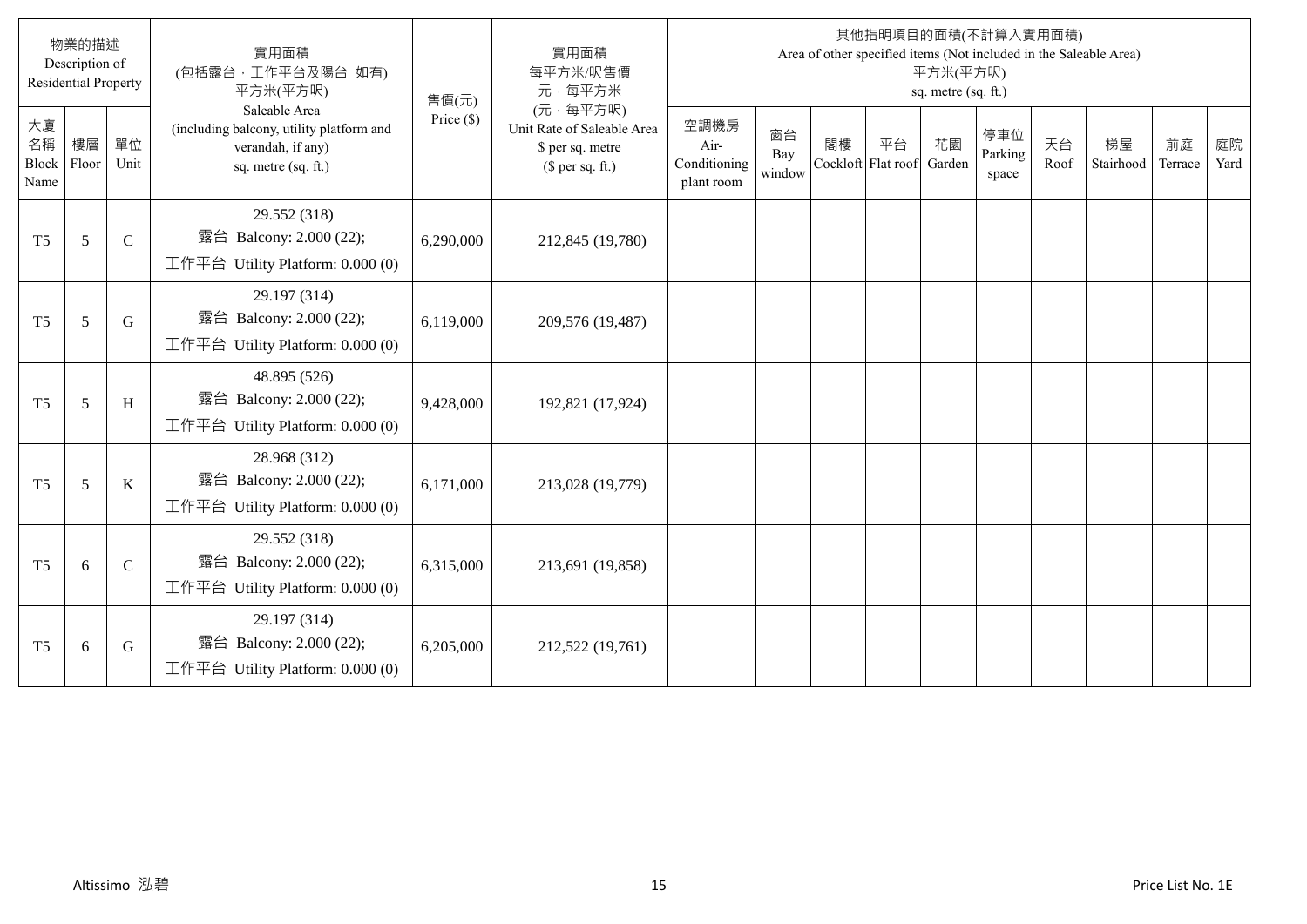|                           | 物業的描述<br>Description of<br><b>Residential Property</b> |               | 實用面積<br>(包括露台·工作平台及陽台 如有)<br>平方米(平方呎)                                                                 | 售價(元)        | 實用面積<br>每平方米/呎售價<br>元·每平方米                                                     |                                            |                     |    |                          | 平方米(平方呎)<br>sq. metre (sq. ft.) | 其他指明項目的面積(不計算入實用面積)     |            | Area of other specified items (Not included in the Saleable Area) |               |            |
|---------------------------|--------------------------------------------------------|---------------|-------------------------------------------------------------------------------------------------------|--------------|--------------------------------------------------------------------------------|--------------------------------------------|---------------------|----|--------------------------|---------------------------------|-------------------------|------------|-------------------------------------------------------------------|---------------|------------|
| 大廈<br>名稱<br>Block<br>Name | 樓層<br>Floor                                            | 單位<br>Unit    | Saleable Area<br>(including balcony, utility platform and<br>verandah, if any)<br>sq. metre (sq. ft.) | Price $(\$)$ | (元·每平方呎)<br>Unit Rate of Saleable Area<br>\$ per sq. metre<br>$$$ per sq. ft.) | 空調機房<br>Air-<br>Conditioning<br>plant room | 窗台<br>Bay<br>window | 閣樓 | 平台<br>Cockloft Flat roof | 花園<br>Garden                    | 停車位<br>Parking<br>space | 天台<br>Roof | 梯屋<br>Stairhood                                                   | 前庭<br>Terrace | 庭院<br>Yard |
| T <sub>5</sub>            | 6                                                      | H             | 48.895 (526)<br>露台 Balcony: 2.000 (22);<br>工作平台 Utility Platform: 0.000 (0)                           | 9,559,000    | 195,501 (18,173)                                                               |                                            |                     |    |                          |                                 |                         |            |                                                                   |               |            |
| T <sub>5</sub>            | 6                                                      | $\bf K$       | 28.968 (312)<br>露台 Balcony: 2.000 (22);<br>工作平台 Utility Platform: 0.000 (0)                           | 6,196,000    | 213,891 (19,859)                                                               |                                            |                     |    |                          |                                 |                         |            |                                                                   |               |            |
| T <sub>5</sub>            | $\tau$                                                 | $\mathcal{C}$ | 29.552 (318)<br>露台 Balcony: 2.000 (22);<br>工作平台 Utility Platform: $0.000(0)$                          | 6,366,000    | 215,417 (20,019)                                                               |                                            |                     |    |                          |                                 |                         |            |                                                                   |               |            |
| T <sub>5</sub>            | $\overline{7}$                                         | G             | 29.197 (314)<br>露台 Balcony: 2.000 (22);<br>工作平台 Utility Platform: 0.000 (0)                           | 6,786,000    | 232,421 (21,611)                                                               |                                            |                     |    |                          |                                 |                         |            |                                                                   |               |            |
| T <sub>5</sub>            | $\tau$                                                 | H             | 48.895 (526)<br>露台 Balcony: 2.000 (22);<br>工作平台 Utility Platform: 0.000 (0)                           | 10,017,000   | 204,868 (19,044)                                                               |                                            |                     |    |                          |                                 |                         |            |                                                                   |               |            |
| T <sub>5</sub>            | $\overline{7}$                                         | $\bf K$       | 28.968 (312)<br>露台 Balcony: 2.000 (22);<br>工作平台 Utility Platform: 0.000 (0)                           | 6,214,000    | 214,513 (19,917)                                                               |                                            |                     |    |                          |                                 |                         |            |                                                                   |               |            |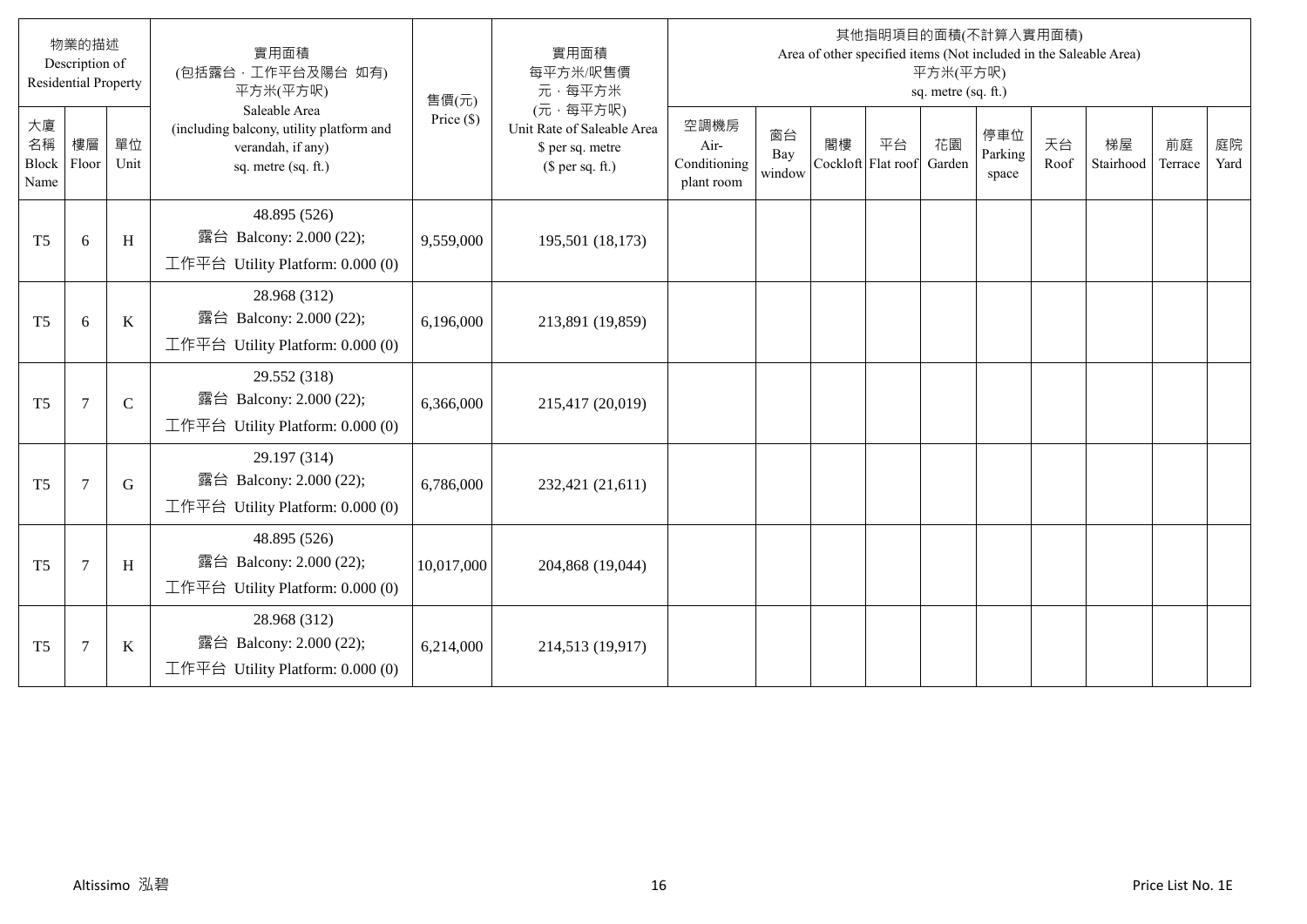|                           | 物業的描述<br>Description of<br><b>Residential Property</b> |              | 實用面積<br>(包括露台,工作平台及陽台 如有)<br>平方米(平方呎)                                                                 | 售價(元)        | 實用面積<br>每平方米/呎售價<br>元·每平方米                                                     |                                            |                     |    |                          | 平方米(平方呎)<br>sq. metre (sq. ft.) | 其他指明項目的面積(不計算入實用面積)     |            | Area of other specified items (Not included in the Saleable Area) |               |            |
|---------------------------|--------------------------------------------------------|--------------|-------------------------------------------------------------------------------------------------------|--------------|--------------------------------------------------------------------------------|--------------------------------------------|---------------------|----|--------------------------|---------------------------------|-------------------------|------------|-------------------------------------------------------------------|---------------|------------|
| 大廈<br>名稱<br>Block<br>Name | 樓層<br>Floor                                            | 單位<br>Unit   | Saleable Area<br>(including balcony, utility platform and<br>verandah, if any)<br>sq. metre (sq. ft.) | Price $(\$)$ | (元·每平方呎)<br>Unit Rate of Saleable Area<br>\$ per sq. metre<br>$$$ per sq. ft.) | 空調機房<br>Air-<br>Conditioning<br>plant room | 窗台<br>Bay<br>window | 閣樓 | 平台<br>Cockloft Flat roof | 花園<br>Garden                    | 停車位<br>Parking<br>space | 天台<br>Roof | 梯屋<br>Stairhood                                                   | 前庭<br>Terrace | 庭院<br>Yard |
| T <sub>5</sub>            | 8                                                      | $\mathbf C$  | 29.552 (318)<br>露台 Balcony: 2.000 (22);<br>工作平台 Utility Platform: 0.000 (0)                           | 6,460,000    | 218,598 (20,314)                                                               |                                            |                     |    |                          |                                 |                         |            |                                                                   |               |            |
| T <sub>5</sub>            | 8                                                      | G            | 29.197 (314)<br>露台 Balcony: 2.000 (22);<br>工作平台 Utility Platform: 0.000 (0)                           | 6,982,000    | 239,134 (22,236)                                                               |                                            |                     |    |                          |                                 |                         |            |                                                                   |               |            |
| T <sub>5</sub>            | 8                                                      | H            | 48.895 (526)<br>露台 Balcony: 2.000 (22);<br>工作平台 Utility Platform: $0.000(0)$                          | 10,165,000   | 207,894 (19,325)                                                               |                                            |                     |    |                          |                                 |                         |            |                                                                   |               |            |
| T <sub>5</sub>            | 8                                                      | $\bf K$      | 28.968 (312)<br>露台 Balcony: 2.000 (22);<br>工作平台 Utility Platform: $0.000(0)$                          | 6,306,000    | 217,688 (20,212)                                                               |                                            |                     |    |                          |                                 |                         |            |                                                                   |               |            |
| T <sub>5</sub>            | 9                                                      | $\mathsf{C}$ | 29.552 (318)<br>露台 Balcony: 2.000 (22);<br>工作平台 Utility Platform: 0.000 (0)                           | 6,460,000    | 218,598 (20,314)                                                               |                                            |                     |    |                          |                                 |                         |            |                                                                   |               |            |
| T <sub>5</sub>            | 9                                                      | G            | 29.197 (314)<br>露台 Balcony: 2.000 (22);<br>工作平台 Utility Platform: 0.000 (0)                           | 6,982,000    | 239,134 (22,236)                                                               |                                            |                     |    |                          |                                 |                         |            |                                                                   |               |            |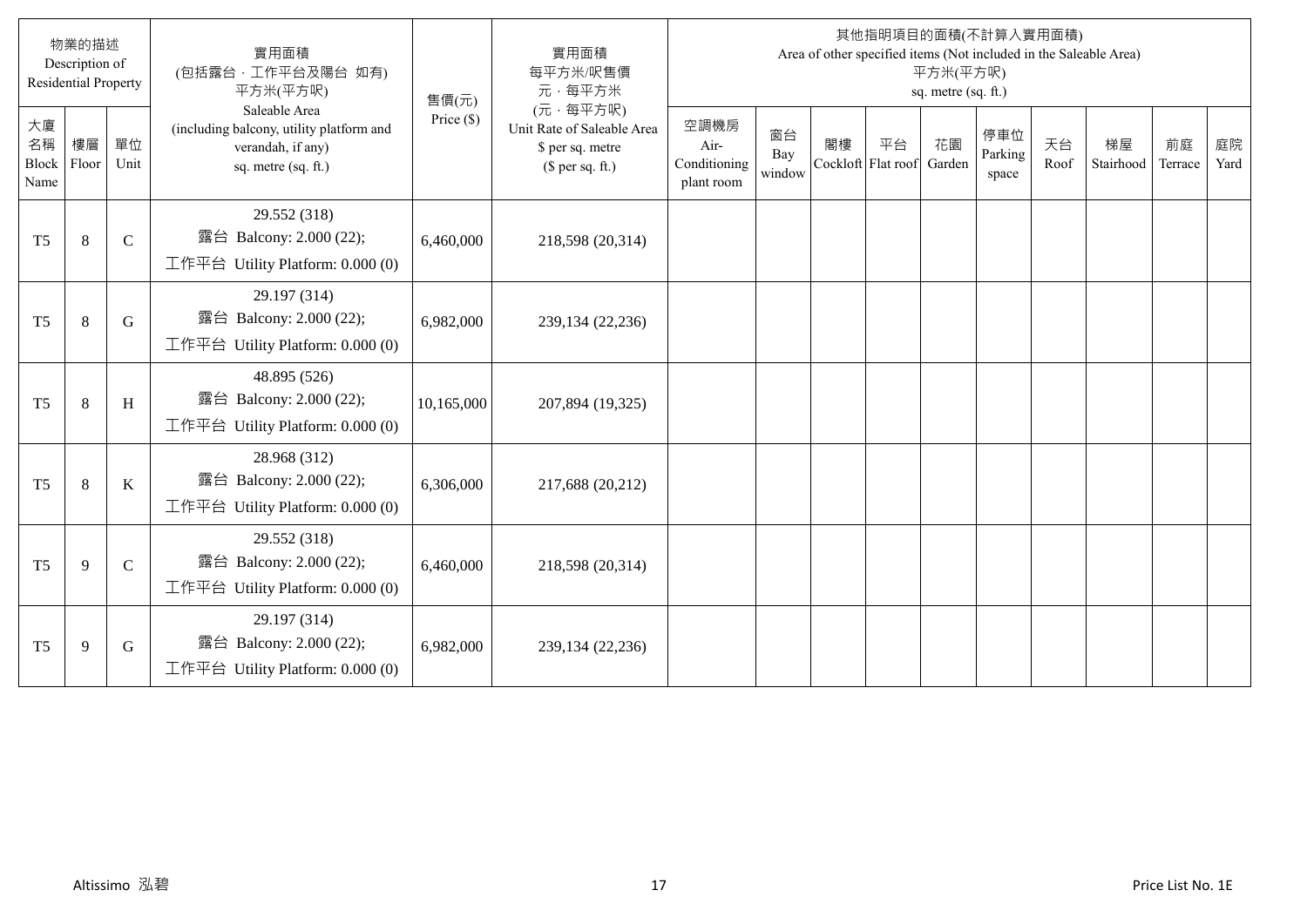|                           | 物業的描述<br>Description of<br><b>Residential Property</b> |             | 實用面積<br>(包括露台·工作平台及陽台 如有)<br>平方米(平方呎)                                                                 | 售價(元)        | 實用面積<br>每平方米/呎售價<br>元·每平方米                                                     |                                            |                     |    |                          | 平方米(平方呎)<br>sq. metre (sq. ft.) | 其他指明項目的面積(不計算入實用面積)     |            | Area of other specified items (Not included in the Saleable Area) |               |            |
|---------------------------|--------------------------------------------------------|-------------|-------------------------------------------------------------------------------------------------------|--------------|--------------------------------------------------------------------------------|--------------------------------------------|---------------------|----|--------------------------|---------------------------------|-------------------------|------------|-------------------------------------------------------------------|---------------|------------|
| 大廈<br>名稱<br>Block<br>Name | 樓層<br>Floor                                            | 單位<br>Unit  | Saleable Area<br>(including balcony, utility platform and<br>verandah, if any)<br>sq. metre (sq. ft.) | Price $(\$)$ | (元·每平方呎)<br>Unit Rate of Saleable Area<br>\$ per sq. metre<br>$$$ per sq. ft.) | 空調機房<br>Air-<br>Conditioning<br>plant room | 窗台<br>Bay<br>window | 閣樓 | 平台<br>Cockloft Flat roof | 花園<br>Garden                    | 停車位<br>Parking<br>space | 天台<br>Roof | 梯屋<br>Stairhood                                                   | 前庭<br>Terrace | 庭院<br>Yard |
| T <sub>5</sub>            | $\mathbf{Q}$                                           | H           | 48.895 (526)<br>露台 Balcony: 2.000 (22);<br>工作平台 Utility Platform: 0.000 (0)                           | 10,165,000   | 207,894 (19,325)                                                               |                                            |                     |    |                          |                                 |                         |            |                                                                   |               |            |
| T <sub>5</sub>            | 9                                                      | $\bf K$     | 28.968 (312)<br>露台 Balcony: 2.000 (22);<br>工作平台 Utility Platform: 0.000 (0)                           | 6,306,000    | 217,688 (20,212)                                                               |                                            |                     |    |                          |                                 |                         |            |                                                                   |               |            |
| T <sub>5</sub>            | 10                                                     | $\mathbf C$ | 29.552 (318)<br>露台 Balcony: 2.000 (22);<br>工作平台 Utility Platform: $0.000(0)$                          | 6,522,000    | 220,696 (20,509)                                                               |                                            |                     |    |                          |                                 |                         |            |                                                                   |               |            |
| T <sub>5</sub>            | 10                                                     | $\mathbf G$ | 29.197 (314)<br>露台 Balcony: 2.000 (22);<br>工作平台 Utility Platform: 0.000 (0)                           | 7,147,000    | 244,785 (22,761)                                                               |                                            |                     |    |                          |                                 |                         |            |                                                                   |               |            |
| T <sub>5</sub>            | 10                                                     | H           | 48.895 (526)<br>露台 Balcony: 2.000 (22);<br>工作平台 Utility Platform: 0.000 (0)                           | 10,264,000   | 209,919 (19,513)                                                               |                                            |                     |    |                          |                                 |                         |            |                                                                   |               |            |
| T <sub>5</sub>            | 10                                                     | $\bf K$     | 28.968 (312)<br>露台 Balcony: 2.000 (22);<br>工作平台 Utility Platform: 0.000 (0)                           | 6,367,000    | 219,794 (20,407)                                                               |                                            |                     |    |                          |                                 |                         |            |                                                                   |               |            |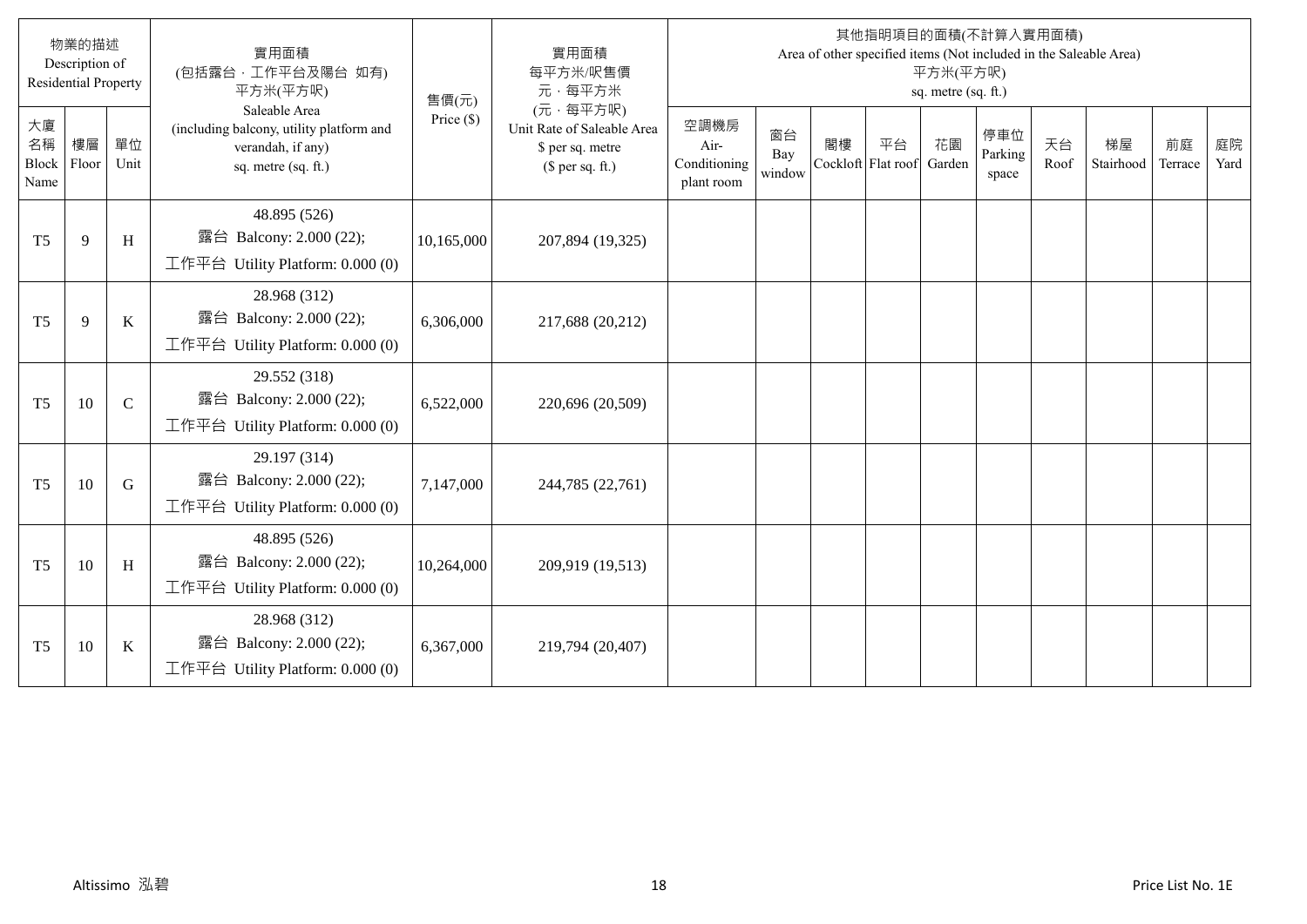|                           | 物業的描述<br>Description of<br><b>Residential Property</b> |              | 實用面積<br>(包括露台·工作平台及陽台 如有)<br>平方米(平方呎)                                                                 | 售價(元)        | 實用面積<br>每平方米/呎售價<br>元·每平方米                                                     |                                            |                     |    |                          | 平方米(平方呎)<br>sq. metre (sq. ft.) | 其他指明項目的面積(不計算入實用面積)     |            | Area of other specified items (Not included in the Saleable Area) |               |            |
|---------------------------|--------------------------------------------------------|--------------|-------------------------------------------------------------------------------------------------------|--------------|--------------------------------------------------------------------------------|--------------------------------------------|---------------------|----|--------------------------|---------------------------------|-------------------------|------------|-------------------------------------------------------------------|---------------|------------|
| 大廈<br>名稱<br>Block<br>Name | 樓層<br>Floor                                            | 單位<br>Unit   | Saleable Area<br>(including balcony, utility platform and<br>verandah, if any)<br>sq. metre (sq. ft.) | Price $(\$)$ | (元·每平方呎)<br>Unit Rate of Saleable Area<br>\$ per sq. metre<br>$$$ per sq. ft.) | 空調機房<br>Air-<br>Conditioning<br>plant room | 窗台<br>Bay<br>window | 閣樓 | 平台<br>Cockloft Flat roof | 花園<br>Garden                    | 停車位<br>Parking<br>space | 天台<br>Roof | 梯屋<br>Stairhood                                                   | 前庭<br>Terrace | 庭院<br>Yard |
| T <sub>5</sub>            | 11                                                     | $\mathbf C$  | 29.552 (318)<br>露台 Balcony: 2.000 (22);<br>工作平台 Utility Platform: 0.000 (0)                           | 6,629,000    | 224,316 (20,846)                                                               |                                            |                     |    |                          |                                 |                         |            |                                                                   |               |            |
| T <sub>5</sub>            | 11                                                     | G            | 29.197 (314)<br>露台 Balcony: 2.000 (22);<br>工作平台 Utility Platform: 0.000 (0)                           | 7,250,000    | 248,313 (23,089)                                                               |                                            |                     |    |                          |                                 |                         |            |                                                                   |               |            |
| T <sub>5</sub>            | <sup>11</sup>                                          | H            | 48.895 (526)<br>露台 Balcony: 2.000 (22);<br>工作平台 Utility Platform: $0.000(0)$                          | 10,412,000   | 212,946 (19,795)                                                               |                                            |                     |    |                          |                                 |                         |            |                                                                   |               |            |
| T <sub>5</sub>            | 11                                                     | $\bf K$      | 28.968 (312)<br>露台 Balcony: 2.000 (22);<br>工作平台 Utility Platform: $0.000(0)$                          | 6,459,000    | 222,970 (20,702)                                                               |                                            |                     |    |                          |                                 |                         |            |                                                                   |               |            |
| T <sub>5</sub>            | 12                                                     | $\mathsf{C}$ | 29.552 (318)<br>露台 Balcony: 2.000 (22);<br>工作平台 Utility Platform: 0.000 (0)                           | 6,764,000    | 228,885 (21,270)                                                               |                                            |                     |    |                          |                                 |                         |            |                                                                   |               |            |
| T <sub>5</sub>            | 12                                                     | G            | 29.197 (314)<br>露台 Balcony: 2.000 (22);<br>工作平台 Utility Platform: 0.000 (0)                           | 7,353,000    | 251,841 (23,417)                                                               |                                            |                     |    |                          |                                 |                         |            |                                                                   |               |            |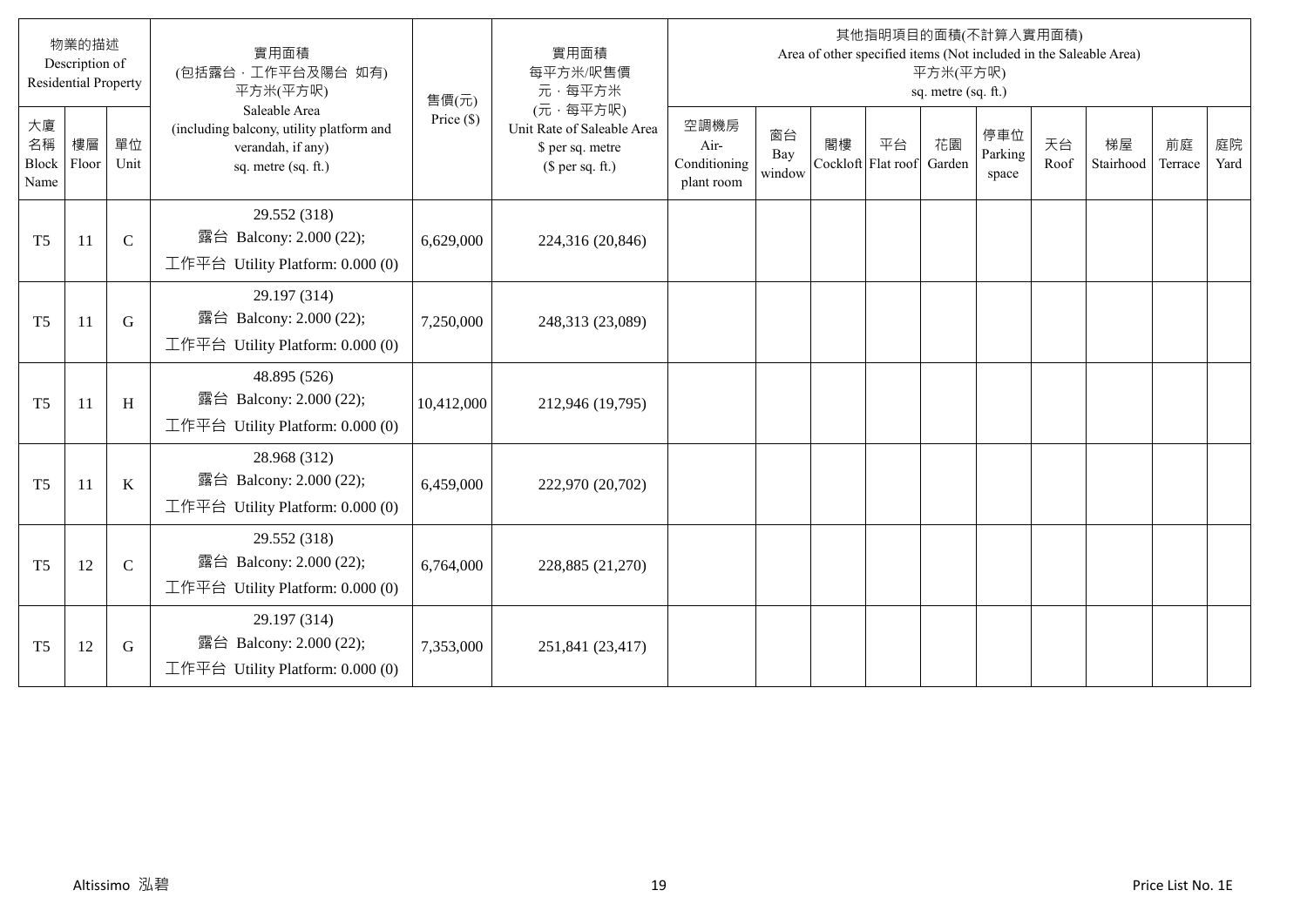|                           | 物業的描述<br>Description of<br><b>Residential Property</b> |            | 實用面積<br>(包括露台,工作平台及陽台 如有)<br>平方米(平方呎)                                                                 | 售價(元)        | 實用面積<br>每平方米/呎售價<br>元·每平方米                                                     |                                            |                     |                          |    | 平方米(平方呎)<br>sq. metre (sq. ft.) | 其他指明項目的面積(不計算入實用面積)     |            | Area of other specified items (Not included in the Saleable Area) |               |            |
|---------------------------|--------------------------------------------------------|------------|-------------------------------------------------------------------------------------------------------|--------------|--------------------------------------------------------------------------------|--------------------------------------------|---------------------|--------------------------|----|---------------------------------|-------------------------|------------|-------------------------------------------------------------------|---------------|------------|
| 大廈<br>名稱<br>Block<br>Name | 樓層<br>Floor                                            | 單位<br>Unit | Saleable Area<br>(including balcony, utility platform and<br>verandah, if any)<br>sq. metre (sq. ft.) | Price $(\$)$ | (元·每平方呎)<br>Unit Rate of Saleable Area<br>\$ per sq. metre<br>(\$ per sq. ft.) | 空調機房<br>Air-<br>Conditioning<br>plant room | 窗台<br>Bay<br>window | 閣樓<br>Cockloft Flat roof | 平台 | 花園<br>Garden                    | 停車位<br>Parking<br>space | 天台<br>Roof | 梯屋<br>Stairhood                                                   | 前庭<br>Terrace | 庭院<br>Yard |
| T <sub>5</sub>            | 12                                                     | H          | 48.895 (526)<br>露台 Balcony: 2.000 (22);<br>工作平台 Utility Platform: $0.000(0)$                          | 10,560,000   | 215,973 (20,076)                                                               |                                            |                     |                          |    |                                 |                         |            |                                                                   |               |            |
| T <sub>5</sub>            | 12                                                     | K          | 28.968 (312)<br>露台 Balcony: 2.000 (22);<br>工作平台<br>Utility Platform: 0.000 (0)                        | 6,551,000    | 226,146 (20,997)                                                               |                                            |                     |                          |    |                                 |                         |            |                                                                   |               |            |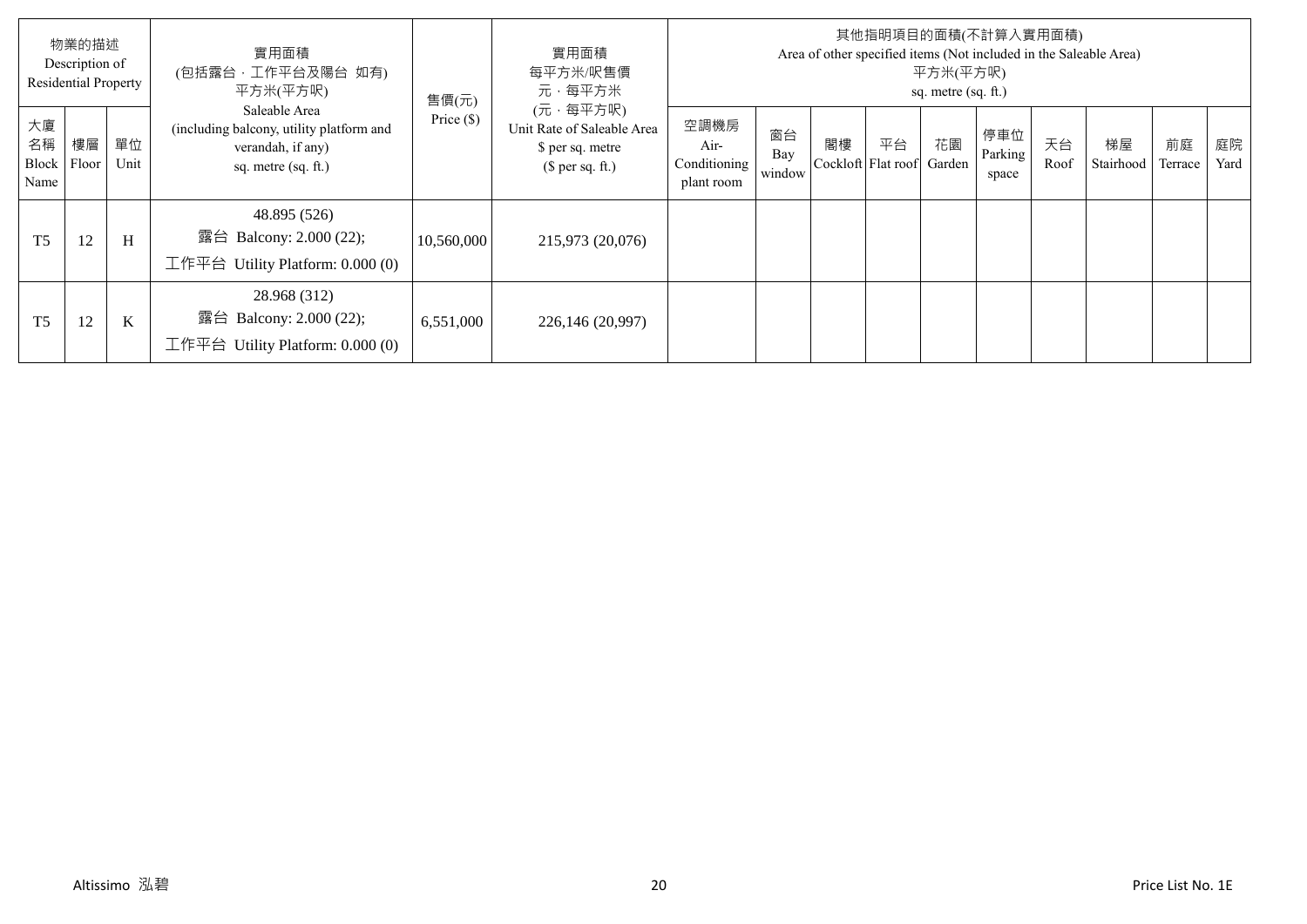#### **第三部份:其他資料 Part 3: Other Information**

#### (1) 準買家應參閱發展項目的售樓說明書,以了解該項目的資料。

Prospective purchasers are advised to refer to the sales brochure for the development for information on the development.

#### (2) 根據《一手住宅物業銷售條例》第 52(1)條及第 53(2)及(3)條 ,–

According to sections 52(1) and 53(2) and (3) of the Residential Properties (First-hand Sales) Ordinance, –

#### 第 52(1) 條 / Section 52(1)

在某人就指明住宅物業與擁有人訂立臨時買賣合約時,該人須向擁有人支付售價的 5%的臨時訂金。

A preliminary deposit of 5% of the purchase price is payable by a person to the owner on entering into a preliminary agreement for sale and purchase in respect of the specified residential property with the owner.

#### 第 53(2) 條 / Section 53(2)

如某人於某日期訂立臨時買賣合約,並於該日期後的 5 個工作日內,就有關住宅物業簽立買賣合約,則擁有人必須在該日期後的 8 個工作日內,簽立該買賣合約。 If a person executes an agreement for sale and purchase in respect of the residential property within 5 working days after the date on which the person enters into the preliminary agreement for sale and purchase, the owner must execute the agreement for sale and purchase within 8 working days after that date.

#### 第 53(3) 條 / Section 53(3)

如某人於某日期訂立臨時買賣合約時,但沒有於該日期後的 5 個工作日內,就有關住宅物業簽立買賣合約,則 – (i) 該臨時合約即告終止;(ii) 有關的臨時訂金即予沒收;及 (iii) 擁有 人不得就該人沒有簽立買賣合約而針對該人提出進一步申索。

If a person does not execute an agreement for sale and purchase in respect of the residential property within 5 working days after the date on which the person enters into the preliminary agreement for sale and purchase-

(i) the preliminary agreement is terminated; (ii) the preliminary deposit is forfeited; and (iii) the owner does not have any further claim against the person for the failure.

## (3) 實用面積及屬該住宅物業其他指明項目的面積是按《一手住宅物業銷售條例》第 8 條及附表二第 2 部的計算得出的。

The saleable area and area of other specified items of the residential property are calculated in accordance with section 8 and Part 2 of Schedule 2 to the Residential Properties(First-hand Sales) Ordinance.

- 
- (4) (i) 註:在第(4)段中: (a) 「售價」指本價單第二部份中所列之住宅物業的售價,而「成交金額」指將於臨時合約中訂明的住宅物業的實際售價。因應不同支付條款 及/或折扣按售價計算得出之價目,皆以進位到最接近的千位數作為成交金額。
	- (b) 「工作日」按《一手住宅物業銷售條例》第 2(1)條所定義。
	- (c) 「臨時合約」指臨時買賣合約。
	- (d) 「正式合約」指正式買賣合約。

Note: In paragraph (4): (a)

- "price" means the price of the residential property set out in Part 2 of this price list, and "transaction price" means the actual price of the residential property to be set out in PASP. The price obtained after applying the relevant terms of payment and/or applicable discount(s) on the price will be rounded up to the nearest thousand to determine the transaction price.
- (b) "working day" shall be as defined in section 2(1) of the Residential Properties (First-hand Sales) Ordinance.
- $(c)$ "PASP" means the Preliminary Agreement for Sale and Purchase.
- (d) "ASP" means the Agreement for Sale and Purchase.

## 於簽署臨時合約時,買方須繳付相等於成交金額的 5%作為臨時訂金,請帶備港幣\$100,000 銀行本票以支付部份臨時訂金,抬頭請寫「的折律師行」或"Deacons"。請另備支票 以繳付臨時訂金之餘額。

The purchasers shall pay the preliminary deposit equivalent to 5% of the transaction price upon signing of the PASP. Please bring along a cashiers' order of HK\$100,000 made payable to "Deacons" for payment of part of the preliminary deposit. Please also bring along a cheque for payment of the balance of the preliminary deposit.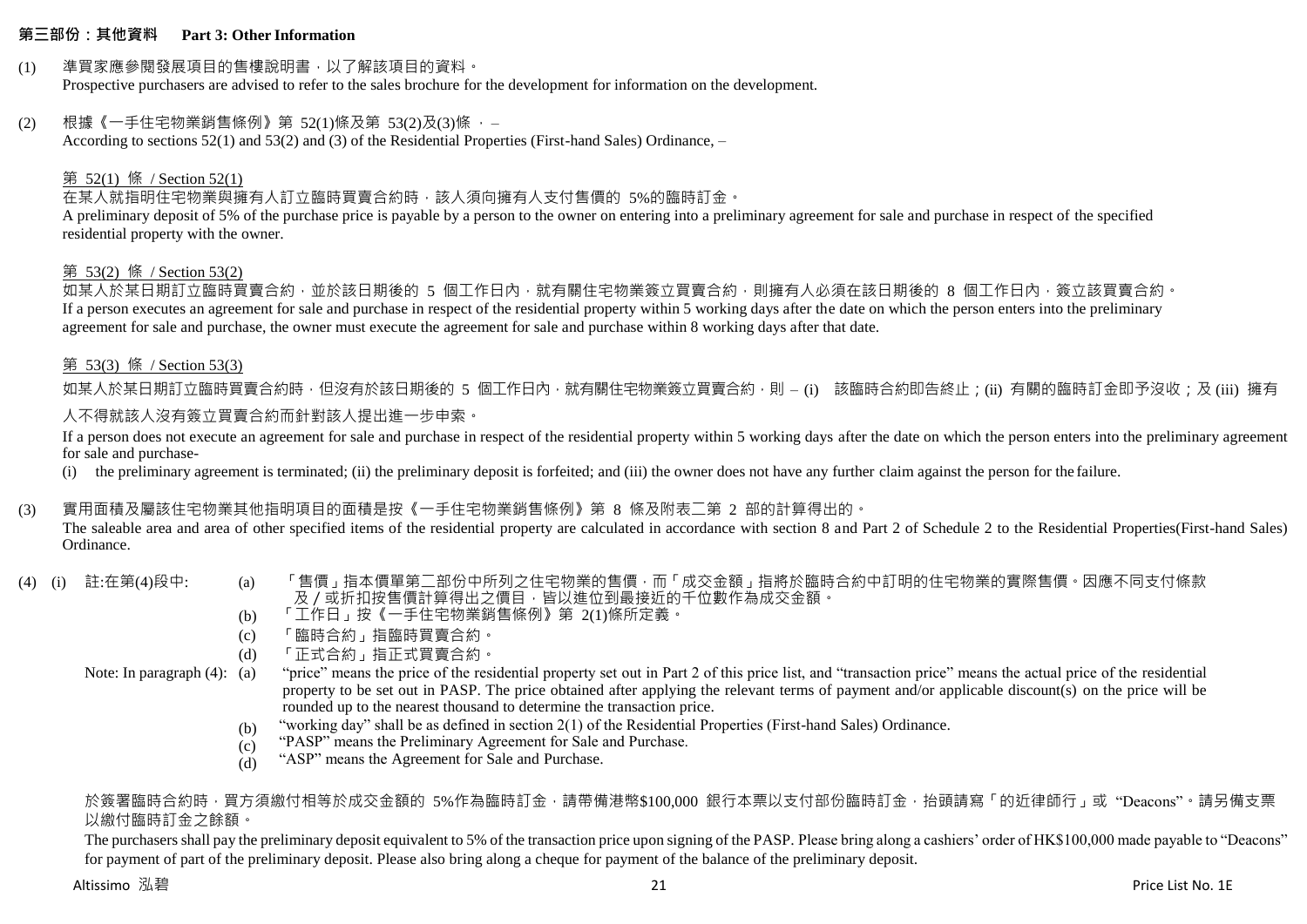## **支付條款 Terms of Payment**

- (A) 120 天現金優惠付款計劃 120-day Cash Payment Plan (照售價減 10%) (10% discount from the price)
	- (1) 買方須於簽署臨時合約時繳付相等於成交金額 5%作為臨時訂金。買方須於簽署臨時合約後 5 個工作日內簽署正式合約。 The purchaser shall pay the preliminary deposit equivalent to 5% of the transaction price upon signing of the PASP. The ASP shall be signed by the purchaser within 5 working days after signing of the PASP.
	- (2) 買方簽署臨時合約後 30 天內再付成交金額 5%作為加付訂金。

A further 5% of the transaction price being further deposit shall be paid by the purchaser within 30 days after signing of the PASP.

(3) 成交金額90%即成交金額餘款於買方簽署臨時合約後120 天內或於賣方就其有能力將有關住宅物業有效地轉讓予買方一事向買方發出書面通知的日期後的14 日內由買 方付清,以較早者為準。

90% of the transaction price being balance of the transaction price shall be paid by the purchaser within 120 days after signing of the PASP or within 14 days after the date of written notification to the purchaser that the vendor is in a position validly to assign the relevant residential property to the purchaser, whichever is earlier.

- (A1) 500 天輕鬆付款計劃 500-day Easy Payment Plan (照售價減 7%) (7% discount from the price)
	- (1) 買方須於簽署臨時合約時繳付相等於成交金額 5%作為臨時訂金。買方須於簽署臨時合約後 5 個工作日內簽署正式合約。 The purchaser shall pay the preliminary deposit equivalent to 5% of the transaction price upon signing of the PASP. The ASP shall be signed by the purchaser within 5 working days after signing of the PASP.
	- (2) 買方簽署臨時合約後 30 天內再付成交金額 5%作為加付訂金。 A further 5% of the transaction price being further deposit shall be paid by the purchaser within 30 days after signing of the PASP.
	- (3) 買方簽署臨時合約後 120 天內再付成交金額 1%作為部份成交金額。

A further 1% of the transaction price being part payment of the transaction price shall be paid by the purchaser within 120 days after signing of the PASP.

(4) 買方簽署臨時合約後 180 天內再付成交金額 1%作為部份成交金額。

A further 1% of the transaction price being part payment of the transaction price shall be paid by the purchaser within 180 days after signing of the PASP.

(5) 買方簽署臨時合約後 240 天內再付成交金額 1%作為部份成交金額。

A further 1% of the transaction price being part payment of the transaction price shall be paid by the purchaser within 240 days after signing of the PASP.

- (6) 買方簽署臨時合約後 300 天內再付成交金額 1%作為部份成交金額。 A further 1% of the transaction price being part payment of the transaction price shall be paid by the purchaser within 300 days after signing of the PASP.
- (7) 買方簽署臨時合約後 360 天內再付成交金額 1%作為部份成交金額。 A further 1% of the transaction price being part payment of the transaction price shall be paid by the purchaser within 360 days after signing of the PASP.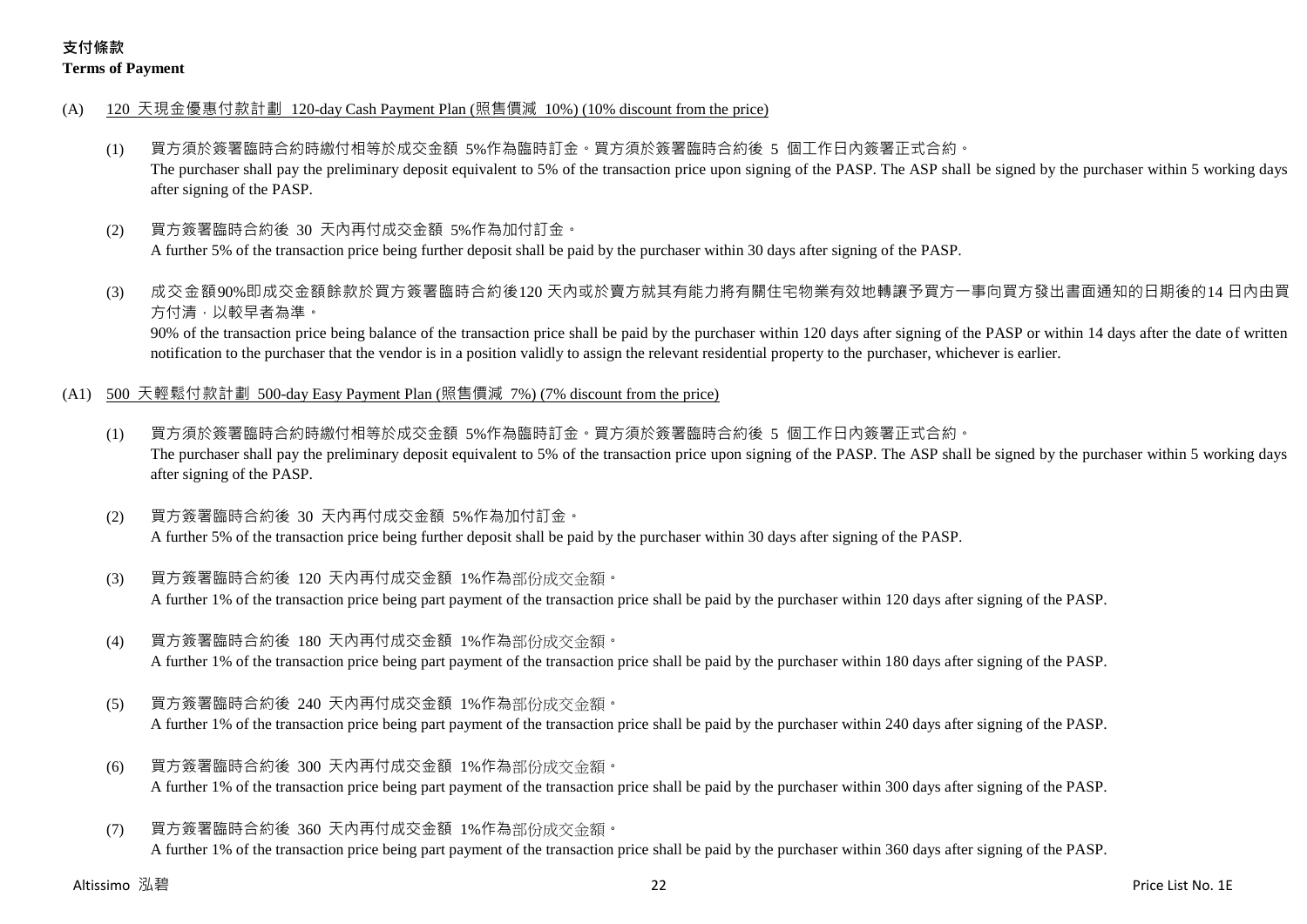(8) 成交金額 85%即成交金額餘款於於買方簽署臨時合約後 500 天內或於賣方就其有能力將有關住宅物業有效地轉讓予買方一事向買方發出通知的日期後的 14 日內由買 方付清,以較早者為準。

85% of the transaction price being balance of the transaction price shall be paid by the purchaser within 500 days after signing of the PASP or within 14 days after the date of notification to the purchaser that the vendor is in a position validly to assign the relevant residential property to the purchaser, whichever is earlier.

#### (A2) 180 天優越按揭付款計劃 180-day Prestige Mortgage Payment Plan (照售價減 9%) (9% discount from the price)

- (1) 買方須於簽署臨時合約時繳付相等於成交金額 5%作為臨時訂金。買方須於簽署臨時合約後 5 個工作日內簽署正式合約。 The purchaser shall pay the preliminary deposit equivalent to 5% of the transaction price upon signing of the PASP. The ASP shall be signed by the purchaser within 5 working days after signing of the PASP.
- (2) 買方簽署臨時合約後 30 天內再付成交金額 5%作為加付訂金。 A further 5% of the transaction price being further deposit shall be paid by the purchaser within 30 days after signing of the PASP.
- (3) 成交金額90%即成交金額餘款於買方簽署臨時合約後180 天內或於賣方就其有能力將有關住宅物業有效地轉讓予買方一事向買方發出書面通知的日期後的14 日內由買 方付清,以較早者為準。

90% of the transaction price being balance of the transaction price shall be paid by the purchaser within 180 days after signing of the PASP or within 14 days after the date of written notification to the purchaser that the vendor is in a position validly to assign the relevant residential property to the purchaser, whichever is earlier.

## **本付款計劃提供「成交金額 75%第一按揭」安排,該安排詳情見第 (4)(iii)(b)段。**

#### **The arrangements of "First Mortgage for 75% of the transaction price" will be provided under this payment plan. Please see paragraph (4)(iii)(b) for the details of that arrangement.**

## (B) 建築期付款計劃 Stage Payment Plan (照售價) (The price)

- (1) 買方須於簽署臨時合約時繳付相等於成交金額 5%作為臨時訂金。買方須於簽署臨時合約後 5 個工作日內簽署正式合約。 The purchaser shall pay the preliminary deposit equivalent to 5% of the transaction price upon signing of the PASP. The ASP shall be signed by the purchaser within 5 working days after signing of the PASP.
- (2) 買方簽署臨時合約後 30 天內再付成交金額 5%作為加付訂金。 A further 5% of the transaction price being further deposit shall be paid by the purchaser within 30 days after signing of the PASP.
- (3) 買方簽署臨時合約後 90 天內再付成交金額 5%作為部份成交金額。 A further 5% of the transaction price being part payment of the transaction price shall be paid by the purchaser within 90 days after signing of the PASP.

## (4) 成交金額 85%即成交金額餘款於賣方就其有能力將有關住宅物業有效地轉讓予買方一事向買方發出書面通知的日期後的 14 日內由買方付清。

85% of the transaction price being balance of the transaction price shall be paid by the purchaser within 14 days after the date of written notification to the purchaser that the vendor is in a position validly to assign the relevant residential property to the purchaser.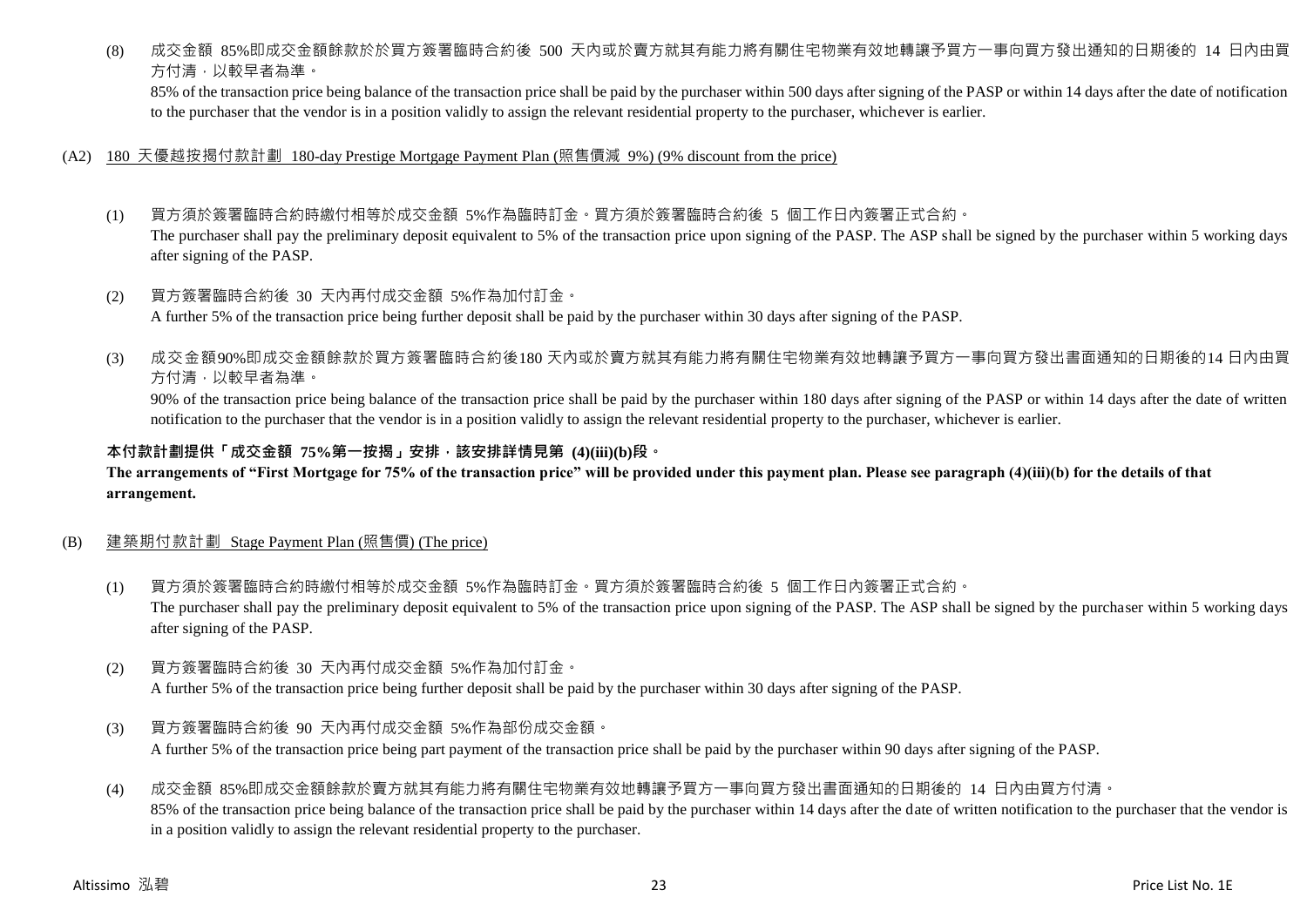## 選擇此付款計劃之買方如提前於正式合約訂明的付款限期日之前付清成交金額餘款,可獲賣方根據以下列表送出的提前付清樓價現金回贈(「提前付清樓價現金回贈」)。

If the purchaser choose(s) this payment plan, and settles the balance of the transaction price earlier than the due date of payment specified in the ASP, the purchaser shall be entitled to the early settlement cash rebate ("Early Settlement Cash Rebate") offered by the vendor according to the table below.

| 付清成交金額餘款之日期                                                | 提前付清樓價現金回贈之金額                              |
|------------------------------------------------------------|--------------------------------------------|
| Date of settlement of the balance of the transaction price | The amount of Early Settlement Cash Rebate |
| 簽署臨時合約的日期後 120 日內                                          | 成交金額 11%                                   |
| Within 120 days after the date of signing of the PASP      | 11% of the transaction price               |
| 簽署臨時合約的日期後 180 日內                                          | 成交金額 9%                                    |
| Within 180 days after the date of signing of the PASP      | 9% of the transaction price                |
| 簽署臨時合約的日期後 240 日內                                          | 成交金額 8%                                    |
| Within 240 days after the date of signing of the PASP      | 8% of the transaction price                |
| 簽署臨時合約的日期後 300 日內                                          | 成交金額 7%                                    |
| Within 300 days after the date of signing of the PASP      | 7% of the transaction price                |
| 簽署臨時合約的日期後 360 日內                                          | 成交金額 6%                                    |
| Within 360 days after the date of signing of the PASP      | 6% of the transaction price                |
| 簽署臨時合約的日期後 420 日內                                          | 成交金額 5%                                    |
| Within 420 days after the date of signing of the PASP      | 5% of the transaction price                |
| 簽署臨時合約的日期後 480 日內                                          | 成交金額 4%                                    |
| Within 480 days after the date of signing of the PASP      | 4% of the transaction price                |
| 簽署臨時合約的日期後 540 日內                                          | 成交金額 3%                                    |
| Within 540 days after the date of signing of the PASP      | 3% of the transaction price                |
| 簽署臨時合約的日期後 600 日內                                          | 成交金額 2%                                    |
| Within 600 days after the date of signing of the PASP      | 2% of the transaction price                |
| 簽署臨時合約的日期後 660 日內                                          | 成交金額 1%                                    |
| Within 660 days after the date of signing of the PASP      | 1% of the transaction price                |

買方須於擬定提前付清成交金額餘款的日期前最少 30 日,以書面通知賣方其擬定提前付清成交金額餘款的日期,並向賣方提出書面申請「提前付清樓價現金回贈」。賣方將在 收妥並核實買方就有關申請提交的所有資料後,在有關指明住宅物業的買賣成交日期後的 30 日內,將相關金額之「提前付清樓價現金回贈」支付予買方指定的於香港開設的銀 行戶口或按賣方認為適合的方式回贈予買方。

The purchaser shall inform the Vendor in writing the proposed date of early settlement of balance of transaction price and submit written application for the "Early Settlement Cash Rebate" at least 30 days before the proposed date of early settlement of balance of transaction price. Upon the Vendor's receipt and verification of all information submitted by the purchaser in support of the application, the Vendor will, within 30 days after the date of completion of sale and purchase of the relevant specified residential property, pay the relevant "Early Settlement" Cash Rebate" into the bank account in Hong Kong as specified by the purchaser or in such manner as the Vendor may consider appropriate.

此「提前付清樓價現金回贈」僅屬於有關買方,並僅供買方享用及獲得。此「提前付清樓價現金回贈」不得轉讓,亦不可轉移,並受其他條款及細則約束。 The "Early Settlement Cash Rebate" is personal to the purchaser and is to be enjoyed by the purchaser only. The "Early Settlement Cash Rebate" is non-assignable, non-transferable and subject to other terms and conditions.

付清成交金額餘款日期以賣方代表律師收到所有成交金額餘款日期為準。如上表中訂明的付清成交金額餘款的期間的最後一日不是工作日,則該期限的最後一日視為下一個工 作日。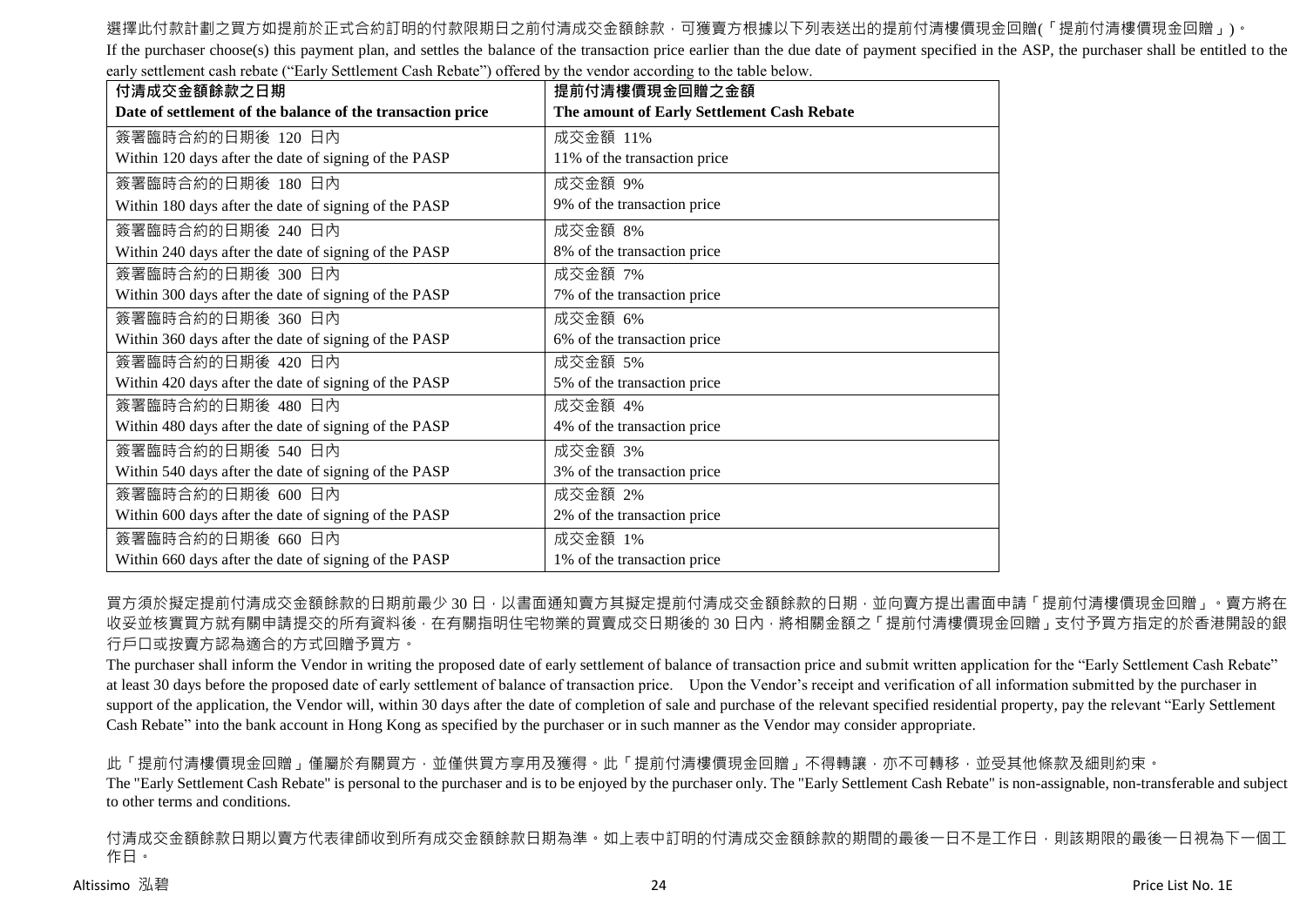The due date of payment of the balance of transaction price shall be the date on which all the balance of transaction price is received by the vendor's solicitors. If the last day of the period of settlement of the balance of transaction price as set out in the table above is not a working day, the last day of that period shall be deemed to be the next working day.

#### 本優惠受相關交易文件條款及條件限制。

This benefit is subject to the terms and conditions of the relevant transaction documents.

#### (C) 輕鬆建築期付款計劃 Relax Stage Payment Plan (照售價減 7%) (7% discount from the price)

- (1) 買方須於簽署臨時合約時繳付相等於成交金額 5%作為臨時訂金。買方須於簽署臨時合約後 5 個工作日內簽署正式合約。 The purchaser shall pay the preliminary deposit equivalent to 5% of the transaction price upon signing of the PASP. The ASP shall be signed by the purchaser within 5 working days after signing of the PASP.
- (2) 買方簽署臨時合約後 30 天內再付成交金額 5%作為加付訂金。 A further 5% of the transaction price being further deposit shall be paid by the purchaser within 30 days after signing of the PASP.
- (3) 買方簽署臨時合約後 90 天內再付成交金額 2.5%作為部份成交金額。 A further 2.5% of the transaction price being part payment of the transaction price shall be paid by the purchaser within 90 days after signing of the PASP.
- (4) 買方簽署臨時合約後 150 天內再付成交金額 2.5%作為部份成交金額。

A further 2.5% of the transaction price being part payment of the transaction price shall be paid by the purchaser within 150 days after signing of the PASP.

- (5) 買方簽署臨時合約後 210 天內再付成交金額 2.5%作為部份成交金額。 A further 2.5% of the transaction price being part payment of the transaction price shall be paid by the purchaser within 210 days after signing of the PASP.
- (6) 買方簽署臨時合約後 270 天內再付成交金額 2.5%作為部份成交金額。 A further 2.5% of the transaction price being part payment of the transaction price shall be paid by the purchaser within 270 days after signing of the PASP.
- (7) 成交金額 80%即成交金額餘款於賣方就其有能力將有關住宅物業有效地轉讓予買方一事向買方發出書面通知的日期後的 14 日內由買方付清。 80% of the transaction price being balance of the transaction price shall be paid by the purchaser within 14 days after the date of written notification to the purchaser that the vendor is in a position validly to assign the relevant residential property to the purchaser.
- (C1) 優越建築期付款計劃 Premium Stage Payment Plan (照售價減 6%) (6% discount from the price)
	- (1) 買方須於簽署臨時合約時繳付相等於成交金額 5%作為臨時訂金。買方須於簽署臨時合約後 5 個工作日內簽署正式合約。 The purchaser shall pay the preliminary deposit equivalent to 5% of the transaction price upon signing of the PASP. The ASP shall be signed by the purchaser within 5 working days after signing of the PASP.
	- (2) 買方簽署臨時合約後 30 天內再付成交金額 1%作為加付訂金。 A further 1% of the transaction price being further deposit shall be paid by the purchaser within 30 days after signing of the PASP.
	- (3) 買方簽署臨時合約後 90 天內再付成交金額 1%作為部份成交金額。 A further 1% of the transaction price being part payment of the transaction price shall be paid by the purchaser within 90 days after signing of the PASP.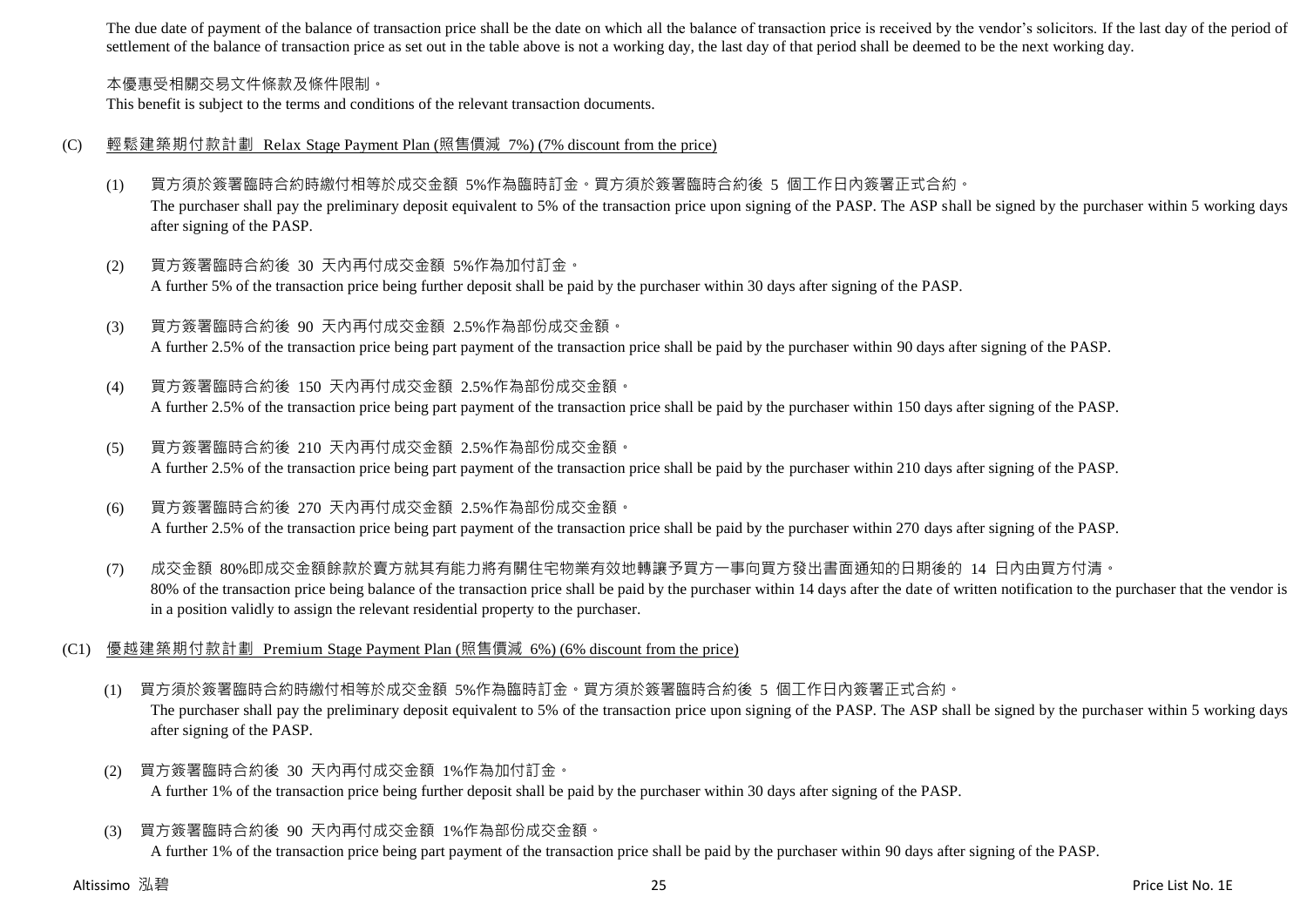(4) 買方簽署臨時合約後 180 天內再付成交金額 1%作為部份成交金額。

A further 1% of the transaction price being part payment of the transaction price shall be paid by the purchaser within 180 days after signing of the PASP.

(5) 買方簽署臨時合約後 240 天內再付成交金額 1%作為部份成交金額。

A further 1% of the transaction price being part payment of the transaction price shall be paid by the purchaser within 240 days after signing of the PASP.

(6) 買方簽署臨時合約後 360 天內再付成交金額 1%作為部份成交金額。

A further 1% of the transaction price being part payment of the transaction price shall be paid by the purchaser within 360 days after signing of the PASP.

(7) 成交金額 90%即成交金額餘款於賣方就其有能力將有關住宅物業有效地轉讓予買方一事向買方發出書面通知的日期後的 14 日內由買方付清 90% of the transaction price being balance of the transaction price shall be paid by the purchaser within 14 days after the date of written notification to the purchaser that the vendor is in a position validly to assign the relevant residential property to the purchaser.

## **本付款計劃提供「成交金額 30%第二按揭」安排,該安排詳情見第 (4)(iii)(c)段。**

**The arrangements of "Second Mortgage for 30% of the transaction price" will be provided under this payment plan. Please see paragraph (4)(iii)(c) for the details of that arrangement.**

## (ii) **售價獲得折扣的基礎**

**The basis on which any discount on the price is available**

- (a) 見  $4(i)$ See 4(i)
- (b) (I) 「置業售價折扣」:額外售價 2%折扣優惠

(只適用於 120 天現金優惠付款計劃、500 天輕鬆付款計劃及 180 天優越按揭付款計劃) "Home Purchase Price Discount": An extra 2% discount from the price. (Only applicable to 120-day Cash Payment Plan, 500-day Easy Payment Plan and 180-day Prestige Mortgage Payment Plan)

- (II) 「泓碧至尊優惠」:於 2019 年 5 月 31 日或之前簽署臨時合約購買本價單中之指明住宅物業之買方可獲額外售價 2%折扣優惠。 "ALTISSIMO Premium Benefit": An extra 2% discount from the price would be offered to the purchasers who sign the PASP to purchase a specified residential property listed in this price list on or before 31st May 2019.
- (c) 員工置業折扣 Staff Purchasing Discount

如買方(或構成買方之任何人士)屬任何「員工合資格人士」,並且沒有委任地產代理就購入住宅物業代其行事,可獲額外 5% 售價折扣優惠,折扣優惠受相關公司內部 條款約束。

If the purchaser (or any person comprising the purchaser) is a "Qualified Staff", provided that the purchaser did not appoint any estate agent to act for him/her in the purchase of the residential property, an extra 5% discount on the Price would be offered, subject to the internal regulation of Respective Related Parties.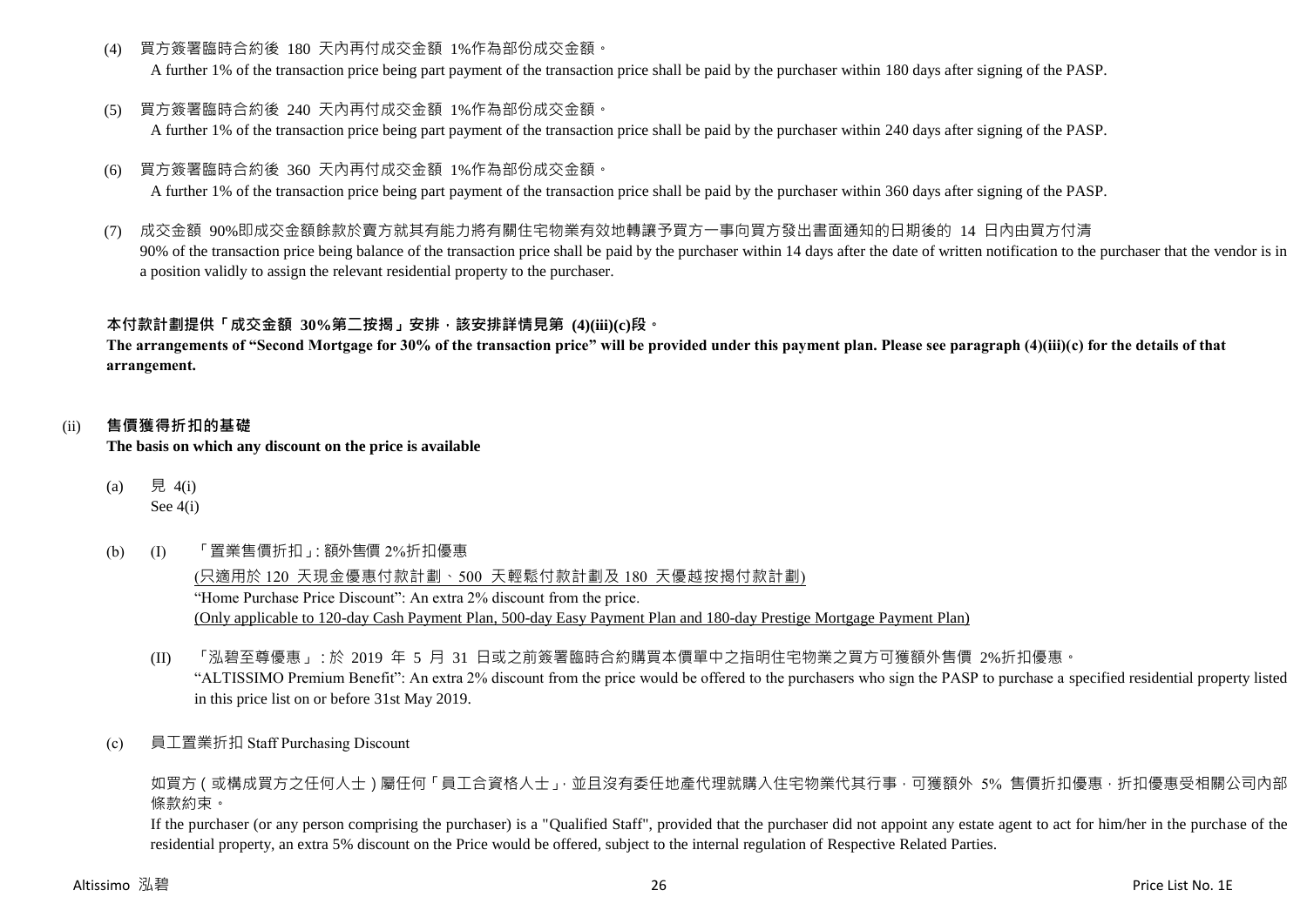「員工合資格人士」指碧桂園控股有限公司及其附屬公司、宏安集團有限公司及其附屬公司、宏安地產有限公司、位元堂藥業控股有限公司、易易壹金融集團有限公司、 中國農產品交易有限公司或中國建築國際集團及其附屬公司之任何董事、員工及其直系親屬(任何個人的配偶、父母、子女、兄弟及姐妹為該個人之「直系親屬」,惟須 提供令賣方滿意的有關證明文件 以茲證明有關關係,且賣方對是否存在近親關係保留最終決定權)。

"Qualified Staff" means any director or employee (and his/her close family member (a spouse, parent, child, brother and sister of a person is a "close family member" of that person provided that the relevant supporting documents to the satisfaction of the Vendor must be provided to prove the relationship concerned and that the Vendor reserves the final right to decide whether or not such relationship exists)) of any of Country Garden Holdings Company Limited and its subsidiaries, Wang On Group Limited and its subsidiaries, Wang On Properties Limited, Wai Yuen Tong Medicine Holdings Limited, Easy One Financial Group Limited, China Agri-Products Exchange Limited and China State Construction International Holdings Ltd. and its subsidiaries.

買方須在遞交購樓意向登記表格時或前提供令賣方滿意的證據証明其為「員工合資格人士」及(如適用)直系親屬關係,賣方就相關買方是否「員工合資格人士」及(如 適用)存在直系親屬關係有最終決定權,而賣方之決定為最終及對買方具有約束力。

The purchaser shall on or before submission of the Registration of Intent form on the spot provide evidence for proof of being a (if applicable) "Qualified Staff" to the satisfaction of the Vendor and in this respect the Vendor shall have absolute discretion and the Vendor's decision shall be final and binding on the purchaser.

## (iii) **可就購買發展項目中的指明住宅物業而連帶獲得的任何贈品、財務優惠或利益**

**Any gift, or any financial advantage or benefit, to be made available in connection with the purchase of a specified residential property in the Development**

- (a) 見 4(i) 及 4(ii) See  $4(i)$  and  $4(ii)$
- (b) 「成交金額 75%第一按揭」 "First Mortgage for 75% of the transaction price"

## **只適用於第(4)(i)(A2)段之付款計劃。**

## **Only applicable to the payment plan under paragraphs (4)(i)(A2).**

買方可向賣方介紹之財務機構或賣方指定的其它公司(「介紹之第一承按人」)申請最高達成交金額之 75%之第一按揭(「第一按揭貸款」)。第一按揭貸款及其申請受以下條 款及條件規限:

The purchaser may apply to the financial institution referred by the Vendor or any other company designated by the Vendor (the "Referred First Mortgagee") for first mortgage with a maximum loan amount equivalent to 75% of the transaction price (the "First Mortgage Loan"). The First Mortgage and its application are subject to the following terms and conditions:

(1) 買方必須於付清成交金額餘款之日起計最少 60 日前以指定的申請書向介紹之第一承按人申請第一按揭貸款。

The purchaser shall by prescribed form apply to the Referred First Mortgagee for the First Mortgage Loan, not less than 60 days before the due date of payment of the balance of the transaction price.

- (2) 買方須依照介紹之第一承按人之要求提供足夠之入息證明文件。 The purchaser shall provide sufficient proof of income in accordance with the requirements of the Referred First Mortgagee.
- (3) 買方須以所購之發展項目住宅物業之第一衡平法按揭及第一法定按揭作抵押。

The First Mortgage Loan shall be secured by a first equitable mortgage and a first legal mortgage over the residential property in the Development purchased by the purchaser.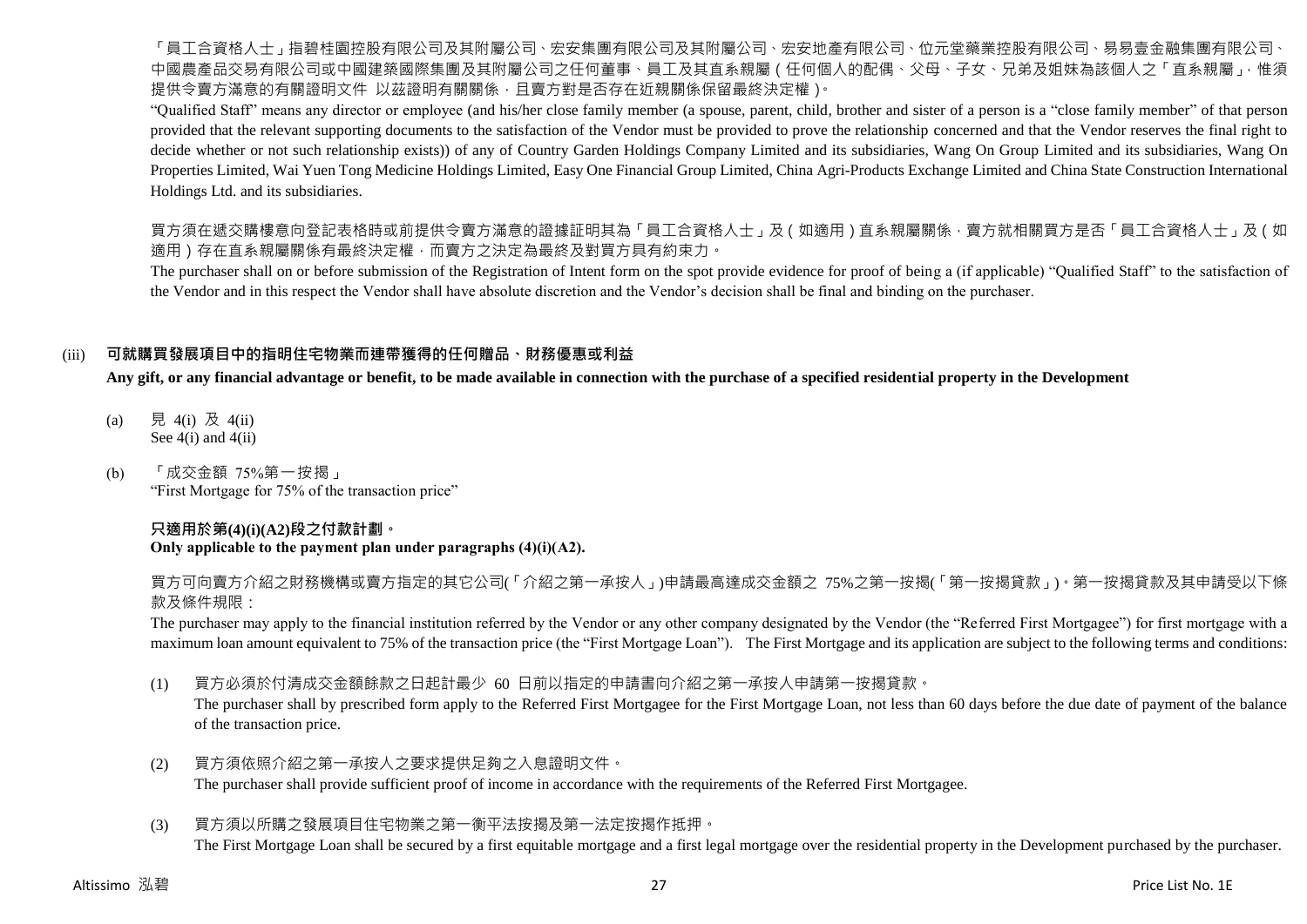- (4) 第一按揭貸款年期最長為 20年。 The maximum tenor of the First Mortgage Loan shall not exceed 20 years.
- (5) 第一按揭貸款首 24 個月之年利率以介紹之第一承按人引用之最優惠利率(P)減 2% (P-2%)計算。其後的年利率以最優惠利率加 3.5%(P+3.5%)計算。P 為浮動利率, 於本價單日期 P 為每年 5.375%。最終按揭利率以介紹之第一承按人審批結果而定,賣方並無就其作出,亦不得被視為就其作出任何不論明示或隱含之陳述、承諾 或保證。

The interest rate of the first 24 months of the First Mortgage Loan shall be Prime Rate (P) quoted by the Referred First Mortgagee minus 2% (P-2%). The interest rate for the rest of the term of the First Mortgage Loan shall be Prime Rate (P) plus 3.5% (P+3.5%). P is subject to fluctuation. P as at the date of this price list is 5.375% per annum. The final mortgage rate will be subject to final approval by the Referred First Mortgagee. No representation, undertaking or warranty, whether express or implied, is given, or shall be deemed to have been given by the Vendor in respect thereof.

- (6) 第一按揭貸款之文件必須由介紹之第一承按人指定之律師行辦理,並由買方負責有關律師費用及其他開支。 All legal documents in relation to the First Mortgage Loan must be prepared by the solicitors' firm designated by the Referred First Mortgagee. All legal costs and other expenses incurred shall be paid by the Purchaser.
- (7) 買方須就申請第一按揭貸款支付成交金額之3%不可退還的轉介費。 The purchaser shall pay 3% of the transaction price being the non-refundable referral fee for the First Mortgage Loan.

(8) 買方於決定選擇此安排前,請先向介紹之第一承按人查詢清楚按揭條款及條件、批核條件及申請手續。

The purchaser is advised to enquire with the Referred First Mortgagee on details of the terms and conditions of the mortgage, approval conditions and application procedures of the First Mortgage before choosing this arrangement.

(9) 第一按揭貸款條款及批核條件僅供參考,介紹之第一承按人保留不時更改第一按揭貸款條款及批核條件的權利。

The terms and conditions and approval conditions of the First Mortgage Loan are for reference only, the Referred First Mortgagee reserves the right to change the terms and conditions and approval conditions of the First Mortgage Loan from time to time as it sees fit.

- (10) 有關第一按揭貸款之批核與否及借貸條款以介紹之第一承按人之最終決定為準,與賣方無關,且於任何情況賣方均無需為此負責。賣方並無或不得被視為就第一按 揭貸款之按揭條款及條件以及申請之批核作出任何不論明示或隱含之陳述、承諾或保證。不論貸款獲批與否,買方仍須按正式合約完成交易及付清成交金額餘款。 The terms and conditions and the approval of applications for the First Mortgage Loan are subject to the final decision of the Referred First Mortgagee, and are not related to the Vendor (who shall under no circumstances be responsible therefor). No representation, undertaking or warranty, whether express or implied, is given, or shall be deemed to have been given by Vendor in respect of the terms and conditions and the approval of applications for the First Mortgage Loan. Regardless the First Mortgage Loan is granted or not, the purchaser(s) shall complete the sale and purchase in accordance with the ASP and pay the balance of the transaction price.
- (c) 「成交金額 30%第二按揭」 "Second Mortgage for 30% of the transaction price"

## **只適用於第(4)(i)(C1)段之付款計劃。**

**Only applicable to the payment plans under paragraphs (4)(i)(C1).**

## 買方可向賣方介紹之財務機構或賣方指定的其它公司(「介紹之第二承按人」) 申請最高達成交額之 30%之第二按揭,基本條款如下:

The Purchaser may apply to the financial institution referred by the Vendor or any other company designated by the Vendor (the "Referred Second Mortgagee") for second mortgage with a maximum loan amount equivalent to 30% of the Transaction Price (the "Second Mortgage"). The Second Mortgage and its application are subject to the following terms and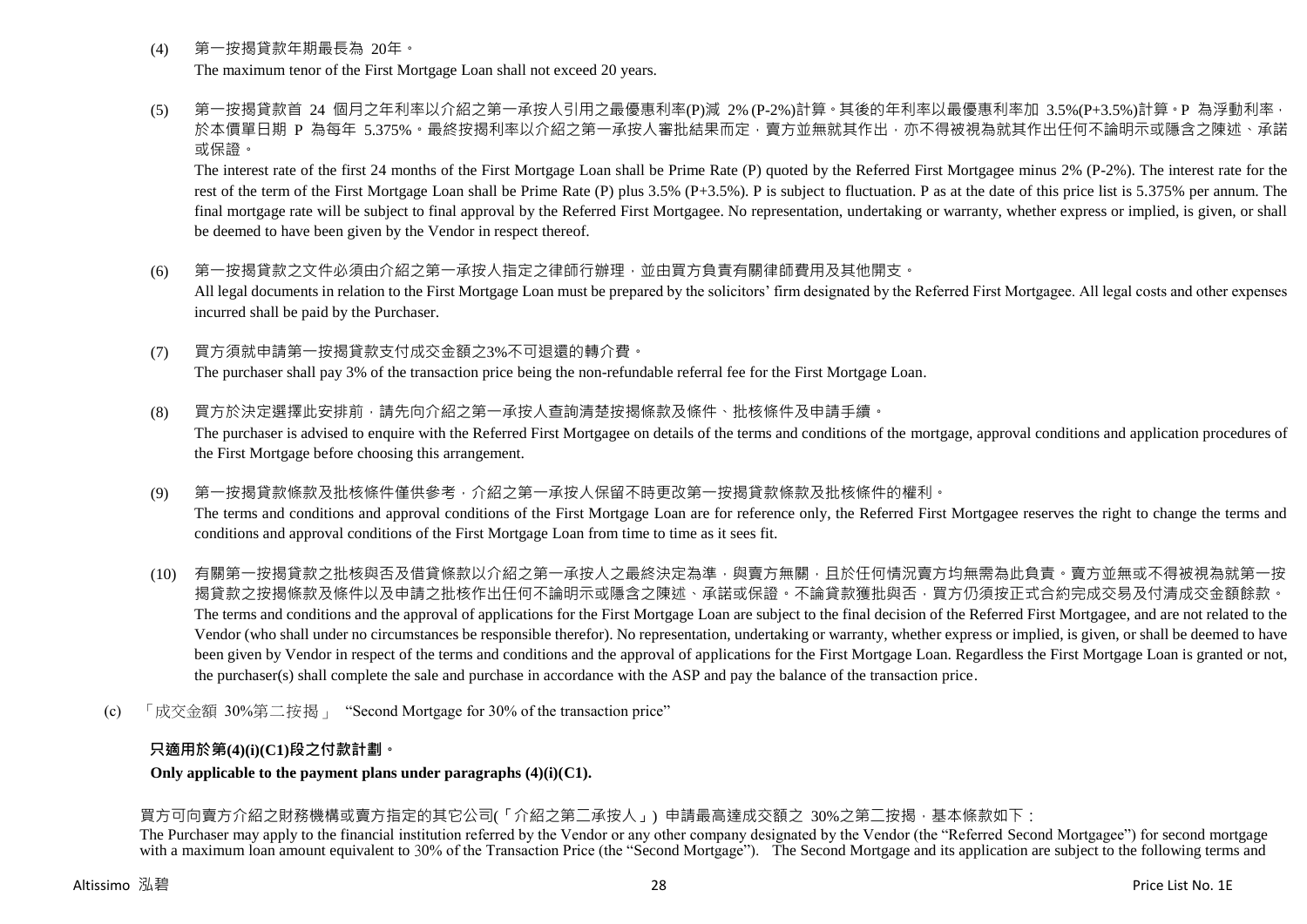conditions:

(1) 買方必須於付清成交金額餘款之日起計最少 60 日前以指定的申請書向介紹之第二承按人申請按揭貸款。

The purchaser(s) shall by prescribed form apply to the Referred Second Mortgagee for mortgage loan, not less than 60 days before the due date of payment of the balance of the transaction price.

(2) 買方須依照介紹之第二承按人之要求提供足夠之入息證明文件。 The purchaser shall provide sufficient proof of income in accordance with the requirements of the Referred Second Mortgagee.

## (3) 第二按揭貸款年期最長為 25 年或與第一按揭貸款同等年期,以較短者為準

The maximum tenor of second mortgage loan shall be 25 years or the same tenor of first mortgage loan, whichever is the shorter.

(4) 第二按揭首 24 個月之年利率以介紹之第二承按人引用之最優惠利率(P)減 2.75% (P-2.75%)計算。其後的年利率以最優惠利率計算。P 為浮動利率,於本價 單日期 P 為每年 5.375%。最終按揭利率以介紹之第二承按人審批結果而定,賣方並無就其作出,亦不得被視為就其作出任何不論明示或隱含之陳述、承諾 或保證。

The interest rate of the first 24 months of the Second Mortgage shall be Prime Rate (P) quoted by the Referred Second Mortgagee minus 2.75% (P-2.75%). The interest rate for the rest of the term of the Second Mortgage shall be Prime Rate (P). P is subject to fluctuation. P as at the date of this price list is 5.375% per annum. The final mortgage rate will be subject to final approval by the Referred Second Mortgagee. No representation, undertaking or warranty, whether express or implied, is given, or shall be deemed to have been given by the Vendor in respect thereof.

- (5) 第二按揭貸款最高金額為成交金額的 30%,惟第一按揭貸款及第二按揭貸款總金額不可超過成交金額或有關住宅物業的估價 (以較低者為準) 的 80%。 The maximum second mortgage loan amount shall be 30% of the transaction price, but the total amount of the first mortgage loan and the second mortgage loan together shall not exceed 80% of the transaction price or the valuation of the relevant residential property, whichever is the lower.
- (6) 第一按揭貸款銀行須為介紹之第二承按人所指定之銀行,買方並須首先得到該銀行書面同意辦理第二按揭貸款。 The first mortgagee bank shall be one which is nominated by the Referred Second Mortgagee. The purchaser(s) shall obtain the prior written consent from the first mortgagee bank for the application of second mortgage loan.
- (7) 第一按揭貸款及第二按揭貸款申請將由有關承按機構獨立處理。 The applications for first mortgage loan and the second mortgage loan will be processed by the relevant mortgagees independently.
- (8) 所有第二按揭貸款及其相關擔保之法律文件必須由介紹之第二承按人指定律師行辦理,買方及其擔保人(如有) 須支付所有第二按揭貸款及其擔保相關之律師 費及雜費。

All legal documents of the second mortgage loan and its related guarantee shall be handled by the solicitors designated by the Referred Second Mortgagee and all legal costs and disbursement relating thereto shall be borne by the purchaser(s) and his/her/their guarantor(s) (if any).

(9) 第二按揭貸款批出與否及其條款,介紹之第二承按人有最終決定權,其決定與賣方無關,賣方亦無需為此負責。不論貸款獲批與否,買方仍須按正式合約完 成交易及付清 成交金額餘款。

The approval or disapproval of the second mortgage loan and terms thereof are subject to the final decision of the Referred Second Mortgagee. The decision is not related to the vendor and the vendor shall not be responsible therefor. Regardless the loan is granted or not, the purchaser(s) shall complete the sale and purchase in accordance with the ASP and pay the balance of the transaction price.

(10) 第二按揭貸款受其他條款及細則約束。 The second mortgage loan is subject to other terms and conditions.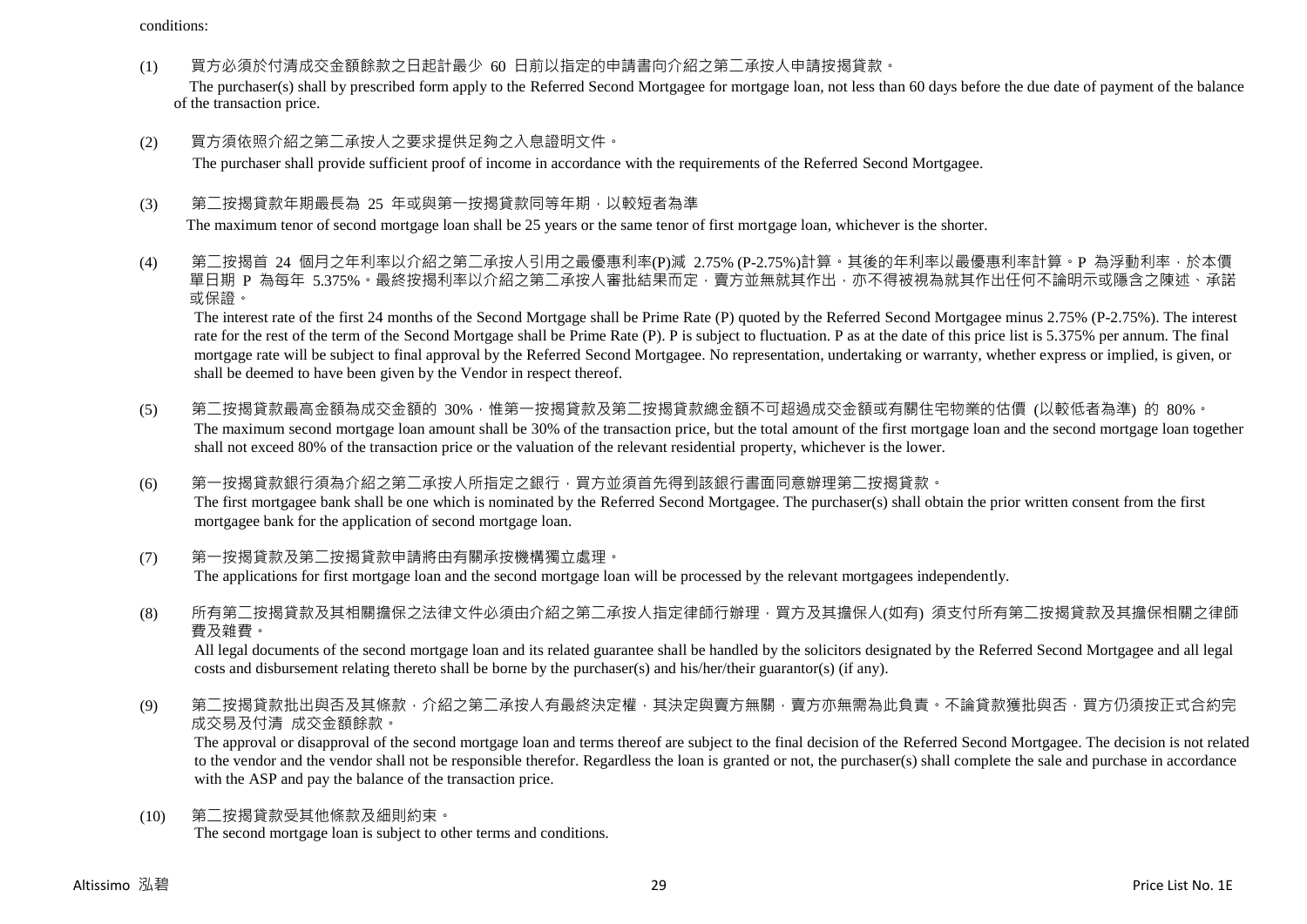簽署臨時合約以購買下表所列任何一個住宅物業的買方將於賣方首次發售發展項目的住客停車位 (各稱「住客停車位」) 時獲賣方優先邀請申請認購 (受制於合約)一個 住客停車位。若買方購買多於一個下表所列的住宅物業(不論透過一份或多於一份臨時合約),買方最多可申請認購等同於買方所購買下表所列的住宅物業之數目之住客停 車位。可供認購的住客停車位的位置、售價及銷售詳情將由賣方全權酌情決定,並容後公佈。如賣方接納上述買方按邀請函中特定的時限內作出的申請,則出售相關住 客停車位的前提是上述買方須於邀請函中特定的時限內簽署相關住客停車位的臨時買賣合約。倘若上述買方未有於該特定的時限內作出申請及/或簽署相關住客停車位的 臨時買賣合約,上述買方將被視為放棄本優惠論。此優惠受相關交易文件中的條款及條件約束。所有住客停車位之出售均會按發展項目的預售樓花同意書(如適用)的規定 進行。本優惠只屬上述購買下表所列任何住宅物業之買方個人所有,不可轉讓及不可兌現為現金或任何其他優惠。

The purchaser who enters into a preliminary agreement for sale and purchase to purchase any one of the residential properties listed in the table below will, upon the first launch of sale of the residential parking spaces (each of which a "Residential Parking Space") in the development by the vendor, enjoy the benefit of being first invited to apply for the purchase (subject to contract) of ONE (1) Residential Parking Space. If the purchaser purchases more than one of the residential properties listed in the table below, the maximum number of Residential Parking Spaces that the said purchaser is entitled to apply for purchase shall be equal to the number of residential properties listed in the table below so purchased by the purchaser. Location of the Residential Parking Space(s) made available for such sale, its/their price(s) and the details of such sale will be determined by the vendor at its sole and absolute discretion and will be announced later. If the vendor accepts an application made by the said purchaser within the time prescribed by the invitation, the sale of the Residential Parking Space(s) concerned will then be subject to the signing of the relevant preliminary agreement(s) for sale and purchase by the said purchaser within the time limit prescribed in the invitation. If the said purchaser fails to make an application and/or sign the preliminary agreement(s) for sale and purchase of the Residential Parking Space(s) concerned within such prescribed time limit, he/she will be deemed to have given up this benefit. This benefit is subject to the terms and conditions of the relevant transaction documents. The sale of all Residential Parking Space(s) will be carried out in accordance with the conditions of the pre-sale consent of the development (if applicable). This benefit is personal to the said purchaser of the residential property(ies) listed in the table below and is non-transferable and cannot be redeemed for cash or any other benefit.

| 大廈名稱 Block Name | 樓層 Floor                                   | 單位<br>Unit |
|-----------------|--------------------------------------------|------------|
| 第2座 Tower 2     | 15, 12, 11, 10, 9, 2,                      |            |
|                 | 16, 15, 12, 11, 10, 9, 8, 7, 6, 5, 3, 2, 1 | ∸          |

## (iv) **誰人負責支付買賣該發展項目中的指明住宅物業的有關律師費及印花稅**

**Who is liable to pay the solicitors' fees and stamp duty in connection with the sale and purchase of a specified residential property in the Development**

(a) 如買方選用賣方代表律師處理買賣合約、按揭及轉讓契‧賣方同意支付買賣合約及轉讓契兩項法律文件之律師費用。如買方選擇另聘代表律師處理買賣合約、按揭及轉讓 契,買方及賣方須各自負責有關買賣合約及轉讓契兩項法律文件之律師費用。

If the purchaser appoints the vendor's solicitors to handle the agreement for sale and purchase, mortgage and assignment, the vendor agrees to bear the legal cost of the agreement for sale and purchase and the assignment. If the purchaser chooses to instruct his own solicitors to handle the agreement for sale and purchase, mortgage or assignment, each of the vendor and purchaser shall pay his own solicitors' legal fees in respect of the agreement for sale and purchase and the assignment.

(b) 買方須支付一概有關臨時買賣合約、買賣合約及轉讓契的印花稅(包括但不限於任何買方提名書或轉售(如有)的印花稅、額外印花稅、買家印花稅及任何與過期繳付任何印 花稅有關的罰款、利息及附加費等)。

All stamp duties on the preliminary agreement for sale and purchase, the agreement for sale and purchase and the assignment (including without limitation any stamp duty on, if any, nomination or sub-sale, any special stamp duty, any buyer's stamp duty and any penalty, interest and surcharge, etc. for late payment of any stamp duty) will be borne by the purchaser.

#### (v) **買方須爲就買賣該發展項目中的指明住宅物業簽立任何文件而支付的費用**

**Any charges that are payable by a purchaser for execution of any document in relation to the sale and purchase of a specified residential property in the Development**

有關其他法律文件之律師費如:附加合約、買方提名書、有關樓宇交易之批地文件、大廈公契及其他樓契之核證費、查冊費、註冊費、圖則費及其他實際支出等等,均由買方 負責,一切有關按揭及其他費用均由買方負責。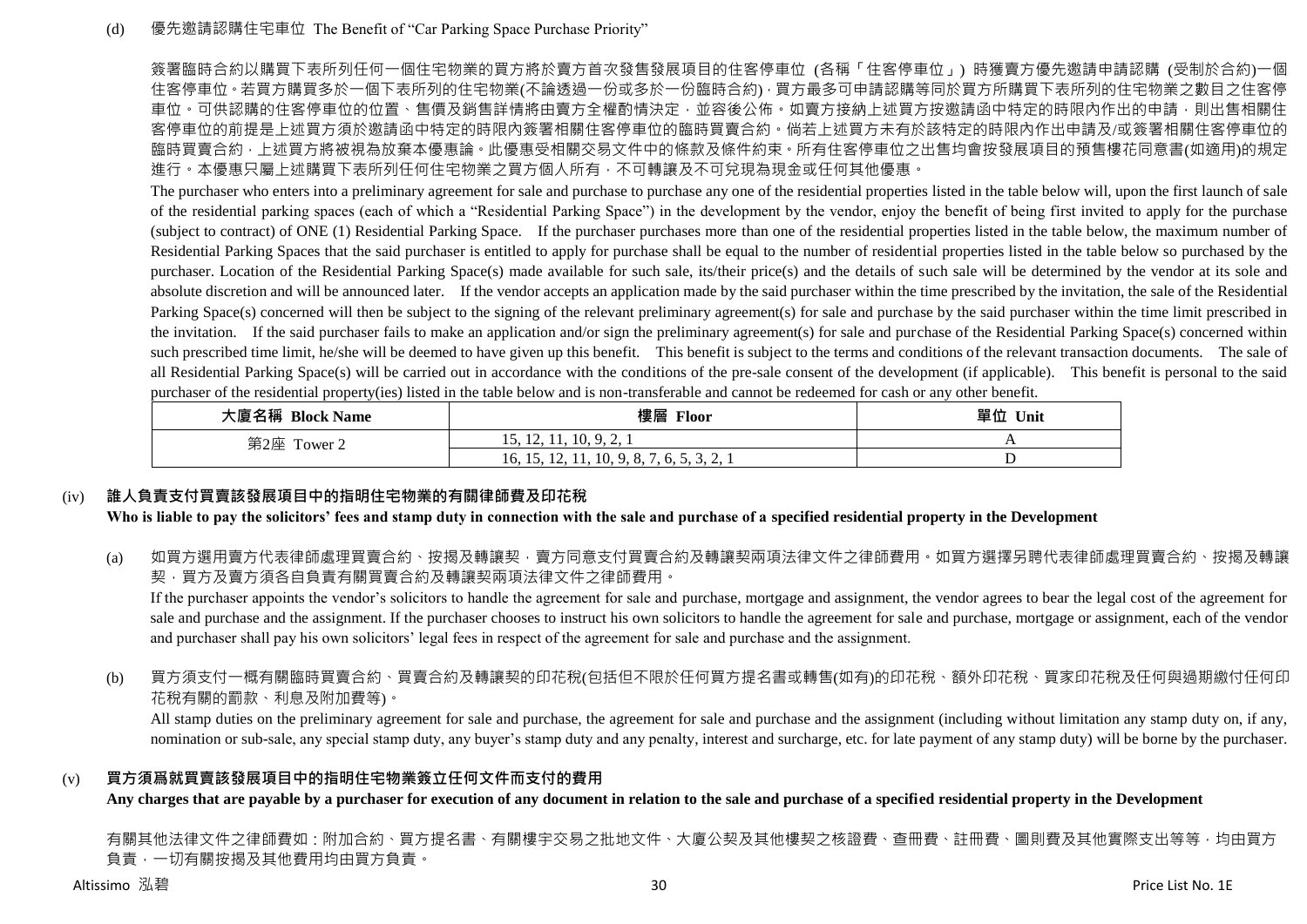All legal costs and charges in relation to other legal documents such as supplemental agreement, nomination, certifying fee for Government Lease, deed of mutual covenant and all other title documents, search fee, registration fee, plan fee and all other disbursements shall be borne by the purchaser. The purchase) shall also pay and bear the legal costs and disbursements in respect of any mortgage.

## 備註: 買方如因任何原因需更改支付條款,必須得賣方事先同意,並須向賣方繳付\$7,500 不可退還手續費及自付全部相關額外費用。

Remark: If a Purchaser would like to change the payment terms for whatever reasons, the prior consent of the Vendor must be obtained and a non-refundable administrative fee of \$7,500 shall be payable by the Purchaser to the Vendor and the Purchaser shall bear all related extra expenses.

## (5) **賣方已委任地產代理在發展項目中的指明住宅物業的出售過程中行事:**

**The vendor has appointed estate agents to act in the sale of any specified residential property in the Development:**

賣方委任的代理: Agents appointed by the vendor:

中原地產代理有限公司 Centaline Property Agency Limited

美聯物業代理有限公司 Midland Realty International Limited

利嘉閣地產有限公司 Ricacorp Properties Limited

香港置業(地產代理)有限公司 Hong Kong Property Services (Agency) Limited

世紀 21 集團有限公司及旗下特許經營商 Century 21 Group Limited and Franchisees

云房網絡(香港)代理有限公司 Qfang Network (HongKong) Agency Limited

香港(國際)地產商會有限公司及其特許會員 Hong Kong (International) Realty Association Limited and Chartered Members

香港地產代理商總會有限公司及其特許會員 Hong Kong Real Estate Agencies General Association Limited and Chartered Members

太陽物業香港代理有限公司 Sunrise Property HK Agency Limited

請注意:任何人可委任任何地產代理在購買該項目中的指明住宅物業的過程中行事,但亦可以不委任任何地產代理。